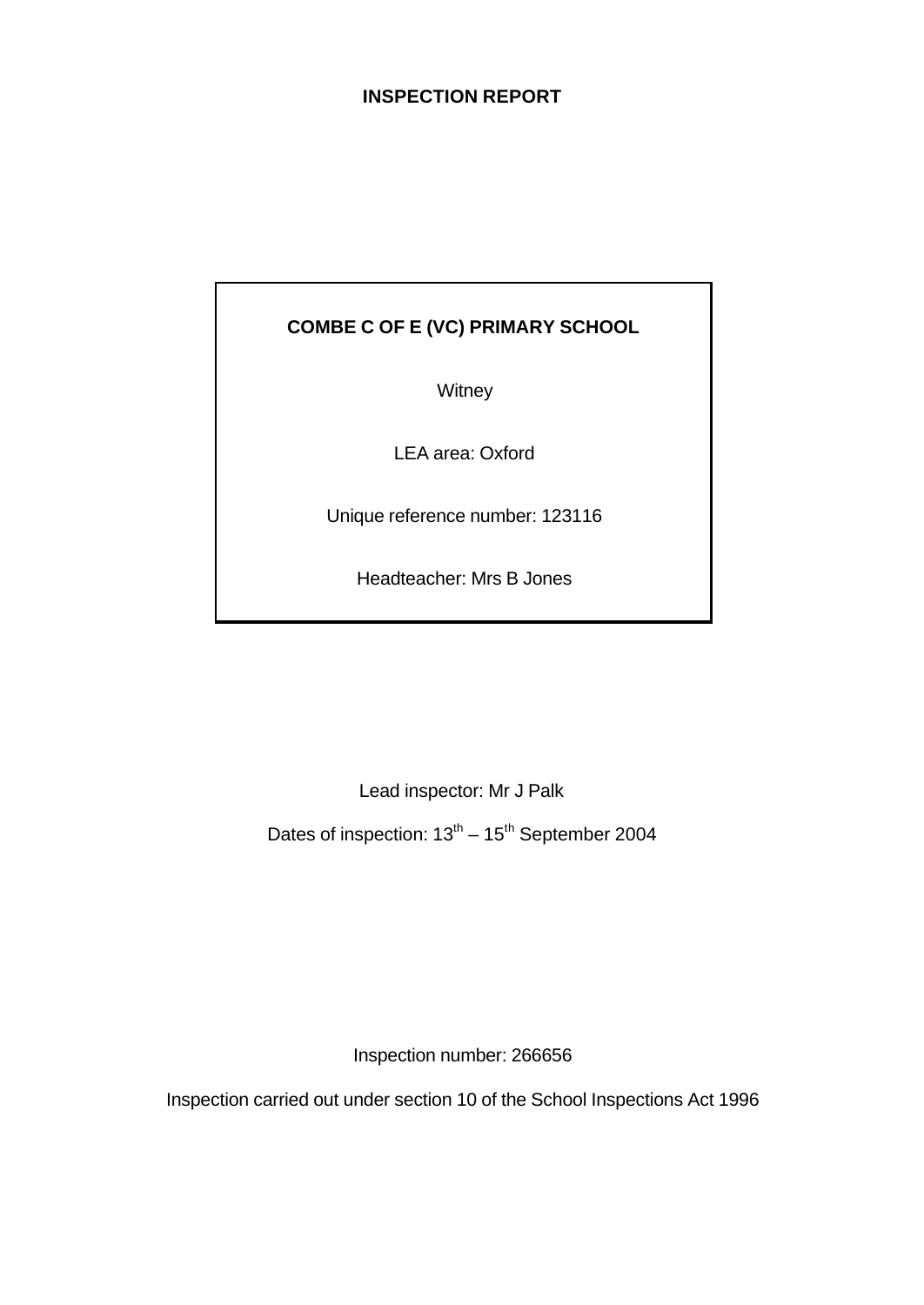© Crown copyright 2004

This report may be reproduced in whole or in part for non-commercial educational purposes, provided that all extracts quoted are reproduced verbatim without adaptation and on condition that the source and date thereof are stated.

Further copies of this report are obtainable from the school. Under the School Inspections Act 1996, the school must provide a copy of this report and/or its summary free of charge to certain categories of people. A charge not exceeding the full cost of reproduction may be made for any other copies supplied.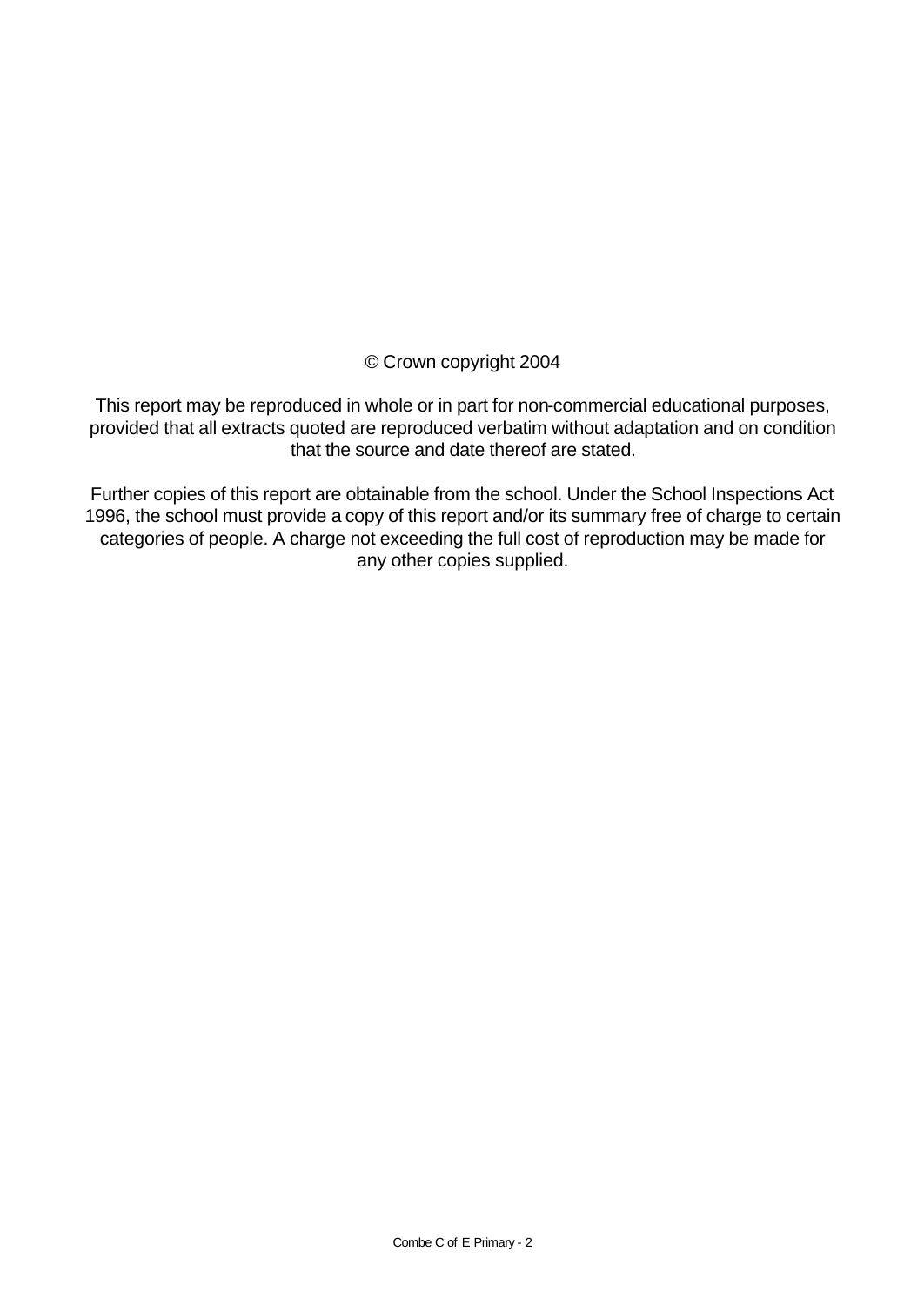## **INFORMATION ABOUT THE SCHOOL**

| Type of school:        |    |                             | Primary                                                          |
|------------------------|----|-----------------------------|------------------------------------------------------------------|
| School category:       |    | <b>Voluntary Controlled</b> |                                                                  |
| Age range of pupils:   |    |                             | $4 - 11$                                                         |
| Gender of pupils:      |    |                             | Mixed                                                            |
| Number on roll:        |    |                             | 112                                                              |
| School address:        |    |                             | <b>Church Walk</b><br>Combe<br>Witney                            |
| Postcode:              |    |                             | Oxfordshire<br>OX29 8NQ                                          |
| Telephone number:      |    |                             | 01993891644                                                      |
| Fax number:            |    |                             | 01993891920                                                      |
| Appropriate authority: |    |                             | The governing body<br>Name of chair of governors: Dr R Stockwell |
| Date<br>inspection:    | Ωf |                             | previous 26 <sup>th</sup> April 1999                             |

# **CHARACTERISTICS OF THE SCHOOL**

Combe is a small village primary school. The socio-economic profile is broad but favourable when compared to most schools. Very few pupils are receiving free school meals. The proportion of pupils with special educational needs is well below average; most have moderate learning difficulties. No pupils have statements of special educational needs. The majority of pupils are of white British origin with a few pupils of Asian or mixed white Asian backgrounds. No pupils are learning English as an additional language. The movements of pupils leaving or joining the school other than at the usual times are typical of most schools. Children join the mixed reception and Year 1 class in the year that they are five. Their attainment in literacy and social skills is above average, and average in other areas of their learning. There are four classes, and pupils are taught in mixed ages.

The school was a Beacon school between 2002 and 2004 and received additional funding to manage curriculum development in a cluster of nearby village primary schools. Combe Primary gained a DfES (Department for Education and Skills) school achievement award for the last four the consecutive the consecutive the set of the vears.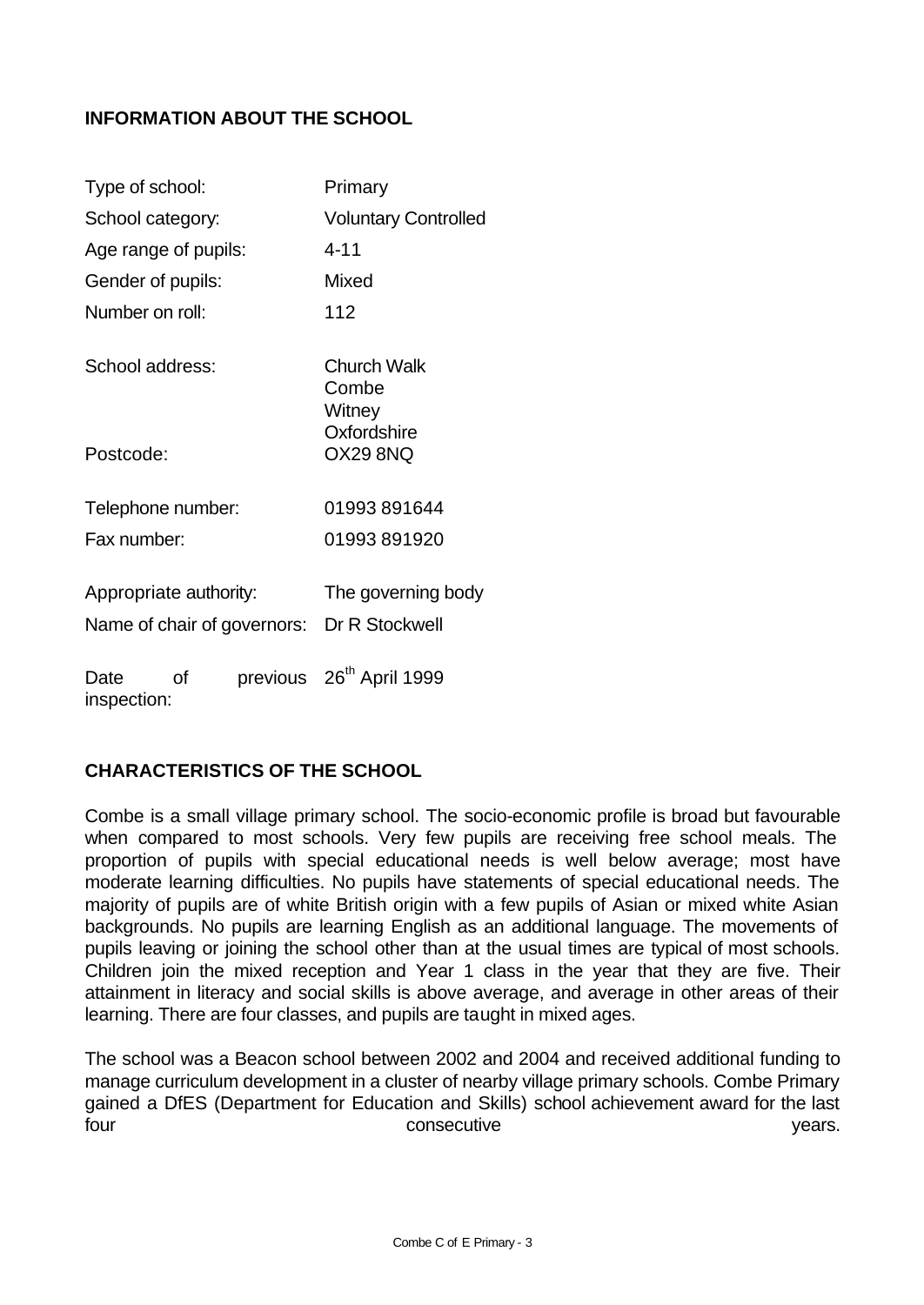## **INFORMATION ABOUT THE INSPECTION TEAM**

|       | <b>Members of the inspection team</b> | <b>Subject responsibilities</b> |                                                                                                                                                                                                                       |
|-------|---------------------------------------|---------------------------------|-----------------------------------------------------------------------------------------------------------------------------------------------------------------------------------------------------------------------|
| 23630 | J Palk                                | Lead inspector                  | The Foundation Stage, English,<br>history, geography, music,<br>physical education and personal,<br>social, health and citizenship<br>education.                                                                      |
| 9770  | J Baker                               | Lay inspector                   |                                                                                                                                                                                                                       |
| 31029 | P Thrussell                           | Team inspector                  | The provision for pupils with<br>special educational<br>needs,<br>mathematics,<br>science,<br>information and communication<br>technology, art and<br>design,<br>design and technology<br>and<br>religious education. |

The inspection contractor was:

Serco QAA

Herringston Barn **Herringston Dorchester** Dorset DT2 9PU

Any concerns or complaints about the inspection or the report should be made initially to the inspection contractor. The procedures are set out in the leaflet *'Complaining about Ofsted Inspections'*, which is available from Ofsted Publications Centre (telephone 07002 637833) or Ofsted's website (www.ofsted.gov.uk).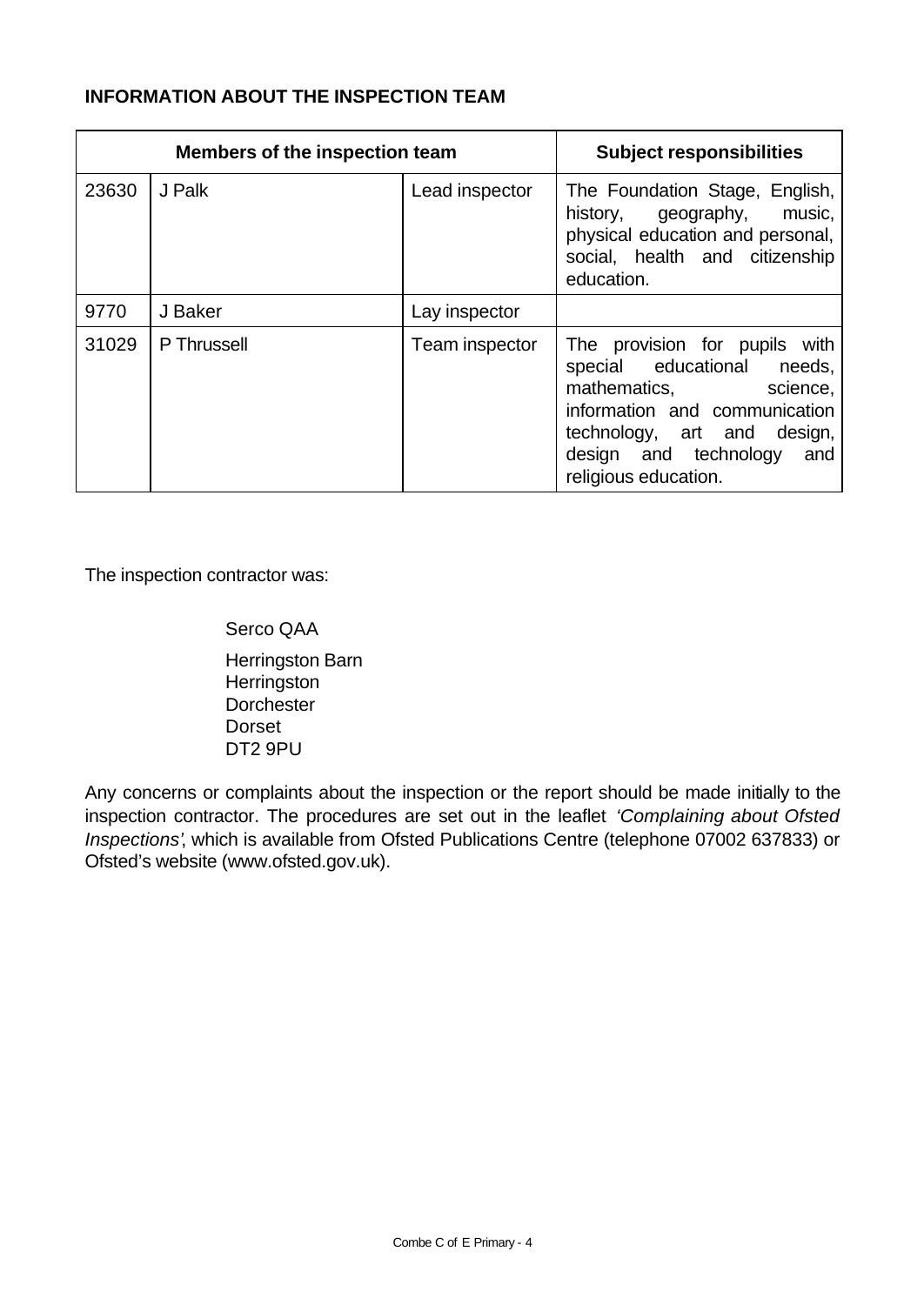# **REPORT CONTENTS**

|                                                                                                                                    | Page |
|------------------------------------------------------------------------------------------------------------------------------------|------|
| <b>PART A: SUMMARY OF THE REPORT</b>                                                                                               | 6    |
| <b>PART B: COMMENTARY ON THE MAIN INSPECTION FINDINGS</b>                                                                          |      |
| <b>STANDARDS ACHIEVED BY PUPILS</b>                                                                                                | 8    |
| Standards achieved in areas of learning and subjects                                                                               |      |
| Pupils' attitudes, values and other personal qualities                                                                             |      |
| <b>QUALITY OF EDUCATION PROVIDED BY THE SCHOOL</b>                                                                                 | 12   |
| Teaching and learning<br>The curriculum<br>Care, guidance and support<br>Partnership with parents, other schools and the community |      |
| <b>LEADERSHIP AND MANAGEMENT</b>                                                                                                   | 17   |
| <b>PART C: THE QUALITY OF EDUCATION IN AREAS OF LEARNING</b><br><b>AND SUBJECTS</b>                                                | 20   |
| AREAS OF LEARNING IN THE FOUNDATION STAGE                                                                                          |      |
| <b>SUBJECTS IN KEY STAGE 1 and 2</b>                                                                                               |      |
| PART D: SUMMARY OF THE MAIN INSPECTION JUDGEMENTS                                                                                  | 32   |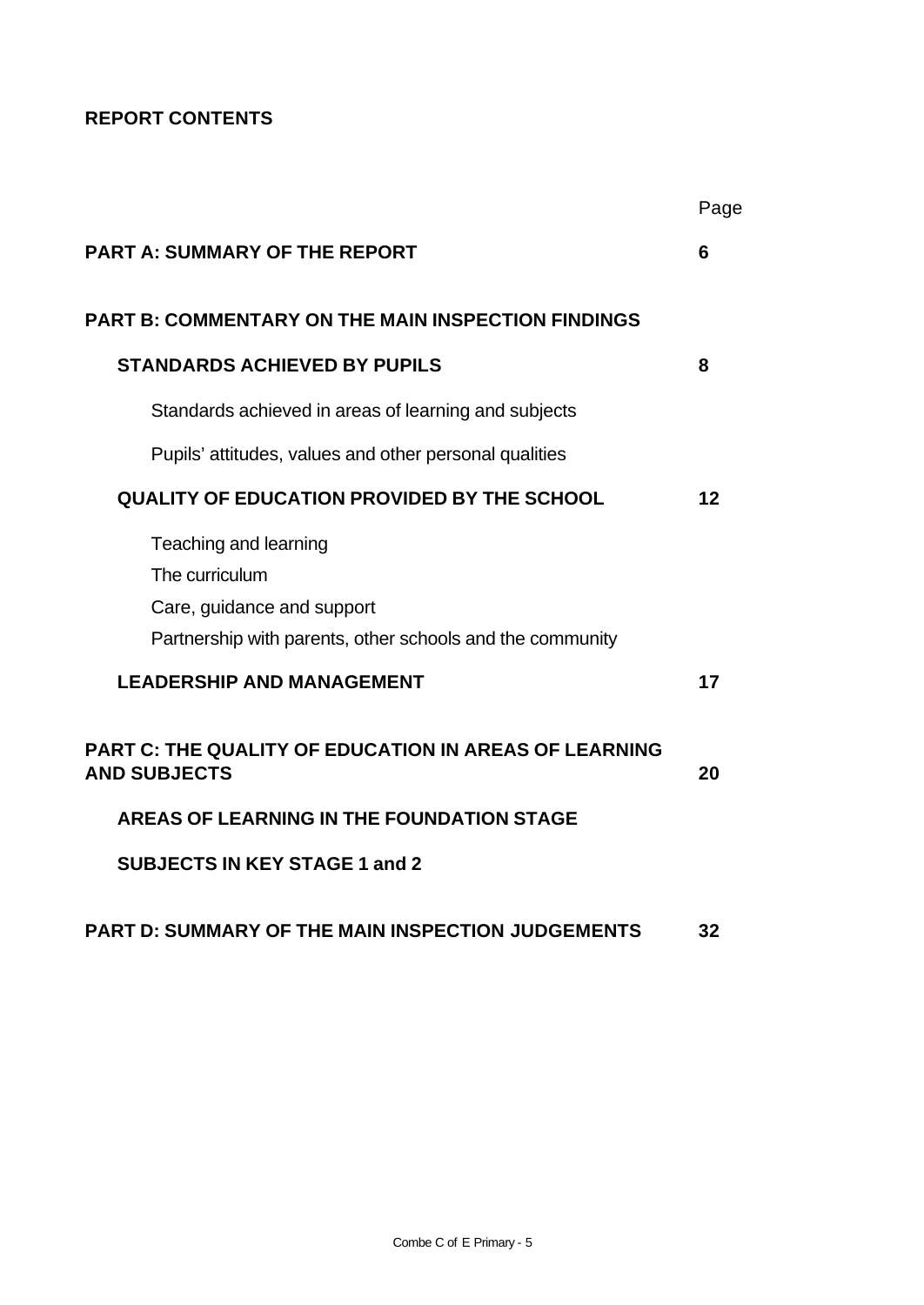# **PART A: SUMMARY OF THE REPORT**

This is a **very good** school. It achieves high standards and provides well for the needs of all its pupils. The leadership and management are very effective, ensuring that the school continues to improve. Pupils are interested in their work and are very well motivated to give their best. The teaching is very good and relationships in the school are excellent. Results in National Curriculum tests are very high and the school gives very good value for money.

The school's main strengths and weaknesses are:

- The excellent behaviour and very positive attitudes of the pupils.
- The high expectations of all pupils and very good support from teaching assistants to meet pupils' individual needs.
- The very good teaching of English, mathematics and science and very high standards in these subjects by the end of Year 6.
- The very strong emphasis given to speaking and listening, practical and problem solving skills and enrichment of the curriculum to provide a range of opportunities for pupils to learn together.
- The excellent leadership shown by the headteacher and very effective management of resources.
- The commitment of governors to sustain and raise high standards for all pupils.
- The lack of a school hall limits what pupils can achieve in gymnastics and dance.
- There are insufficient toilets and the access to these for reception children is unsatisfactory.

The school has made very good progress since the last inspection. Standards are higher in all subjects. Teaching is better, and of consistent quality through the school. Improved lesson planning is based on manageable assessment information and the curriculum is well matched to the needs of all pupils. Pupils have more opportunities to develop their independence and use their very good literacy and numeracy skills in a wide range of subjects. Leadership and management are much stronger. School improvement is now based on a thorough monitoring and evaluation of teaching and standards.

| <b>Results in National</b><br>Curriculum tests at the end |      | similar schools |       |      |
|-----------------------------------------------------------|------|-----------------|-------|------|
| of Year 6, compared with:                                 | 2001 | 2002            | 2003  | 2003 |
| English                                                   | A*   | A*              | A*    | A*   |
| mathematics                                               | A*   |                 | $A^*$ | A*   |
| science                                                   | А*   | А*              | А*    | А*   |

# **STANDARDS ACHIEVED**

*Key: A - well above average; B – above average; C – average; D – below average; E – well below average Similar schools are those whose pupils attained similarly at the end of Year 2.*

Achievement is **very good** overall. Test results are in the top 5 per cent of similar schools nationally. The proportion of pupils achieving higher levels in National Curriculum tests in Years 2 and 6 has improved year on year culminating in 2003, with all pupils attaining the higher level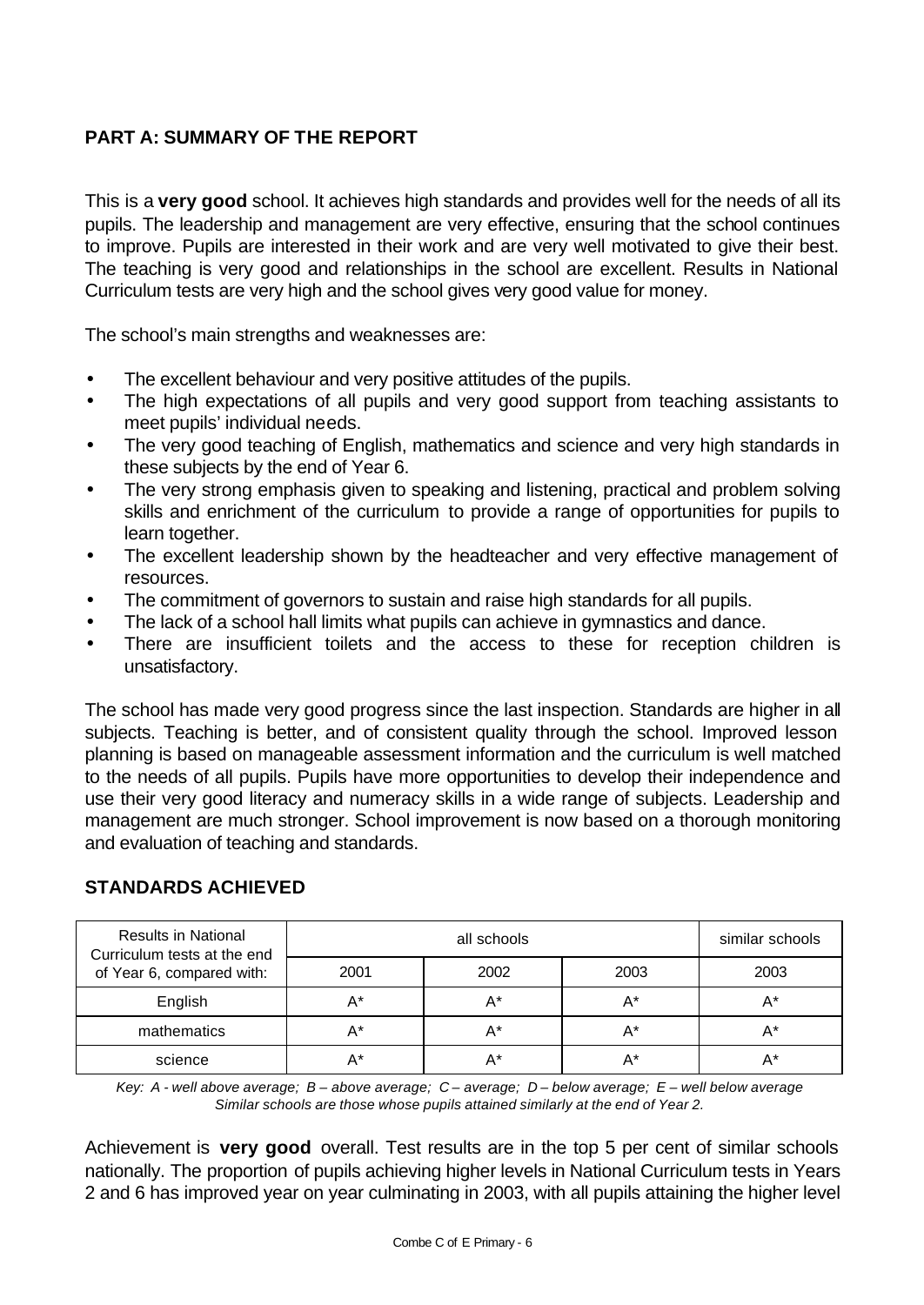(Level 5) in Year 6 tests. The results in 2004 are similarly very high with the proportion of pupils reaching the higher levels in writing improving on previous years.

The inspection found that all pupils make good progress through the reception class. Attainment on entry is above average. The majority attains above average standards in relation to the goals children are expected to reach by the end of the reception class in the areas of learning. By the end of Year 2 all pupils achieve very well and standards are well above average with a good proportion of pupils reaching higher levels. In Year 6 pupils' achievement in English and mathematics is excellent and the current pupils are reaching standards that are very high indeed. Pupils attain very high standards in science because of an excellent knowledge and understanding but there is scope to achieve more in investigative science skills. Pupils' excellent literacy and numeracy skills make a very good contribution to standards in other subjects. The lack of indoor provision limits physical education achievement overall. Pupils with special educational needs make very good progress in English and mathematics because of the very good support they receive and this allows them to achieve well in other subjects. Those pupils from other ethnic backgrounds make the same progress as other pupils.

**Pupils' personal qualities, including their spiritual, moral, social and cultural development, are very good.** All pupils have very good attitudes to their work and attendance is excellent.

## **QUALITY OF EDUCATION**

The quality of education provided by the school is **very good**. Teaching and learning are **very good**. Lessons are exciting and encourage plenty of valuable discussion. Relationships between pupils and teachers are excellent and teachers' questions are penetrating and perceptive. They demand the right amount of intellectual challenge and give the pupils confidence to share their thinking. Demanding work is set and teachers' expectations are high. There is some very good marking and the teachers' response to pupils' work gives them a clear idea of how to improve. Teaching assistants give very good support.

The curriculum is good. There is very good enrichment through visits to support topics. Art and design and music as well as sporting opportunities contribute very well to pupils' personal development. Expertise both within and outside the school is used very well to enrich the curriculum. However the lack of a school hall means that a full physical education programme cannot be taught. The only toilets for the reception and Years 1 and 2 pupils are situated in the main building and valuable time is lost when using these during lessons.

Pupils' support and guidance are very good. Staff have a very good knowledge of pupils' needs and there is good provision for those with special educational needs. There is a very strong partnership with parents, the community and other schools that motivates pupils and encourages them to stretch and challenge themselves.

## **LEADERSHIP AND MANAGEMENT**

Leadership and management are **very good**. The headteacher is an excellent leader. She is systematic in evaluating the effectiveness of provision and very good at implementing strategies to raise standards in all subjects. She has built a very good team of staff through sensitive but determined monitoring of performance. Subject leadership and management is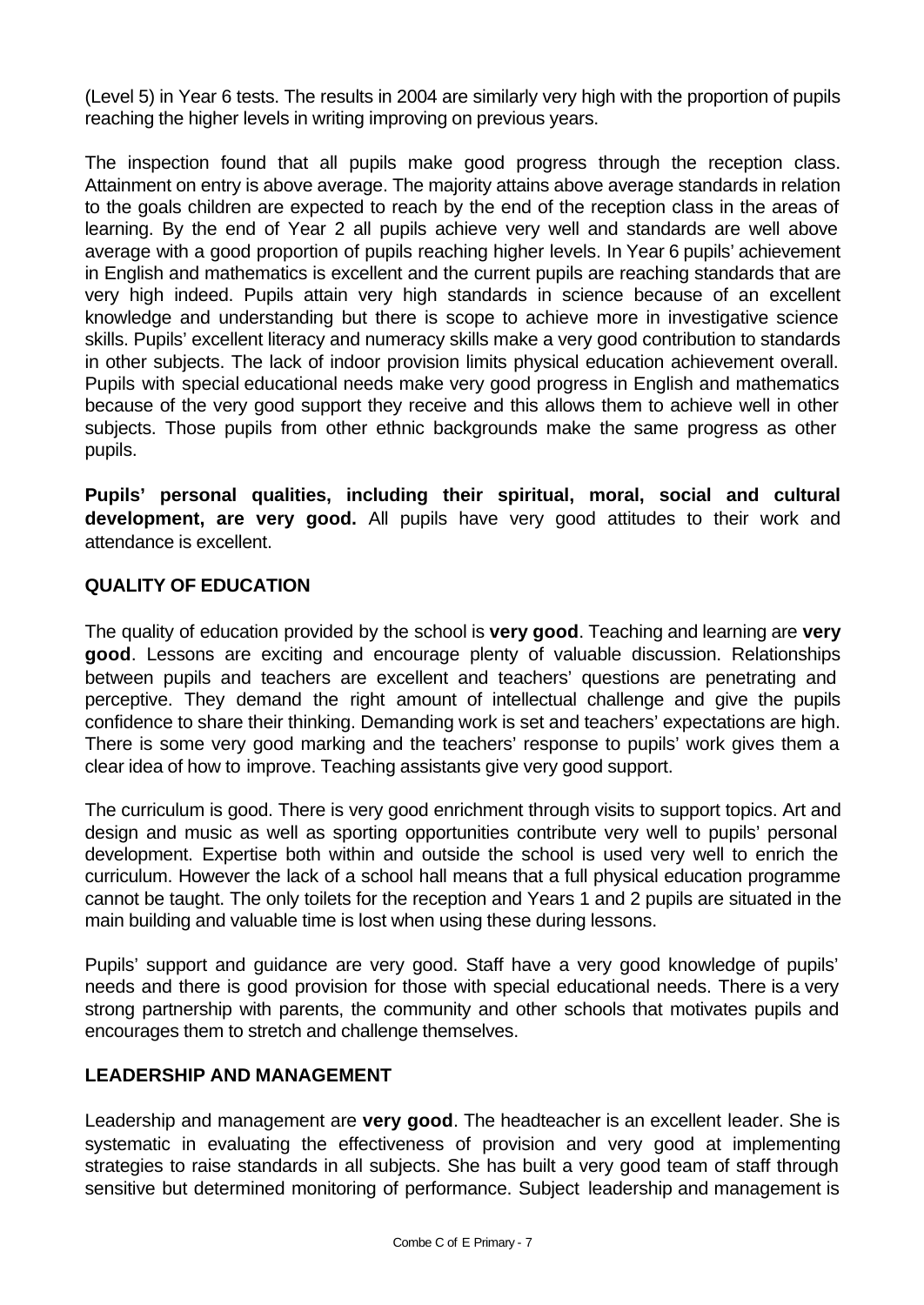very effective. The work of the governors is very good. They are active, questioning and contribute substantially to the effectiveness of the school. Statutory requirements are met.

## **PARENTS' AND PUPILS' VIEWS OF THE SCHOOL**

Parents are extremely satisfied. They get plenty of information about the curriculum their child's progress and the ways in which they can help at home. Their commitment to the school is substantial, particularly in their support for homework and contribution towards equipping the school. Pupils really like their school.

## **IMPROVEMENTS NEEDED**

The most important things the school should do to improve are:

- Improve the accommodation for pupils to develop the full range of physical education skills.
- Provide sufficient and easily accessible toilet facilities for the youngest children.

## **PART B: COMMENTARY ON THE INSPECTION FINDINGS**

## **STANDARDS ACHIEVED BY PUPILS**

## **Standards achieved in areas of learning and subjects**

Achievement is very good overall and pupils achieve very high standards in English, mathematics and science by Year 6. There are no differences in the achievements of boys and girls or pupils from different ethnic backgrounds. Pupils with special educational needs make good progress towards their individual education targets.

## **Main strengths and weaknesses**

- Test results compare very well with similar schools.
- Children achieve well in the reception year.
- Pupils are achieving extremely well in English, mathematics and science.
- There is some very good achievement in physical education (PE) despite unsatisfactory accommodation.
- Standards in geography and history are well above average and pupils achieve well in information and communication technology (ICT) skills.

## **Commentary**

#### *Standards in national tests at the end of Year 2 – average point scores in 2003*

| Standards in: | School results | National results |
|---------------|----------------|------------------|
| reading       | 19.5 (18.0)    | 15.7 (15.8)      |
| writing       | 17.1 (15.7)    | 14.6 (14.4)      |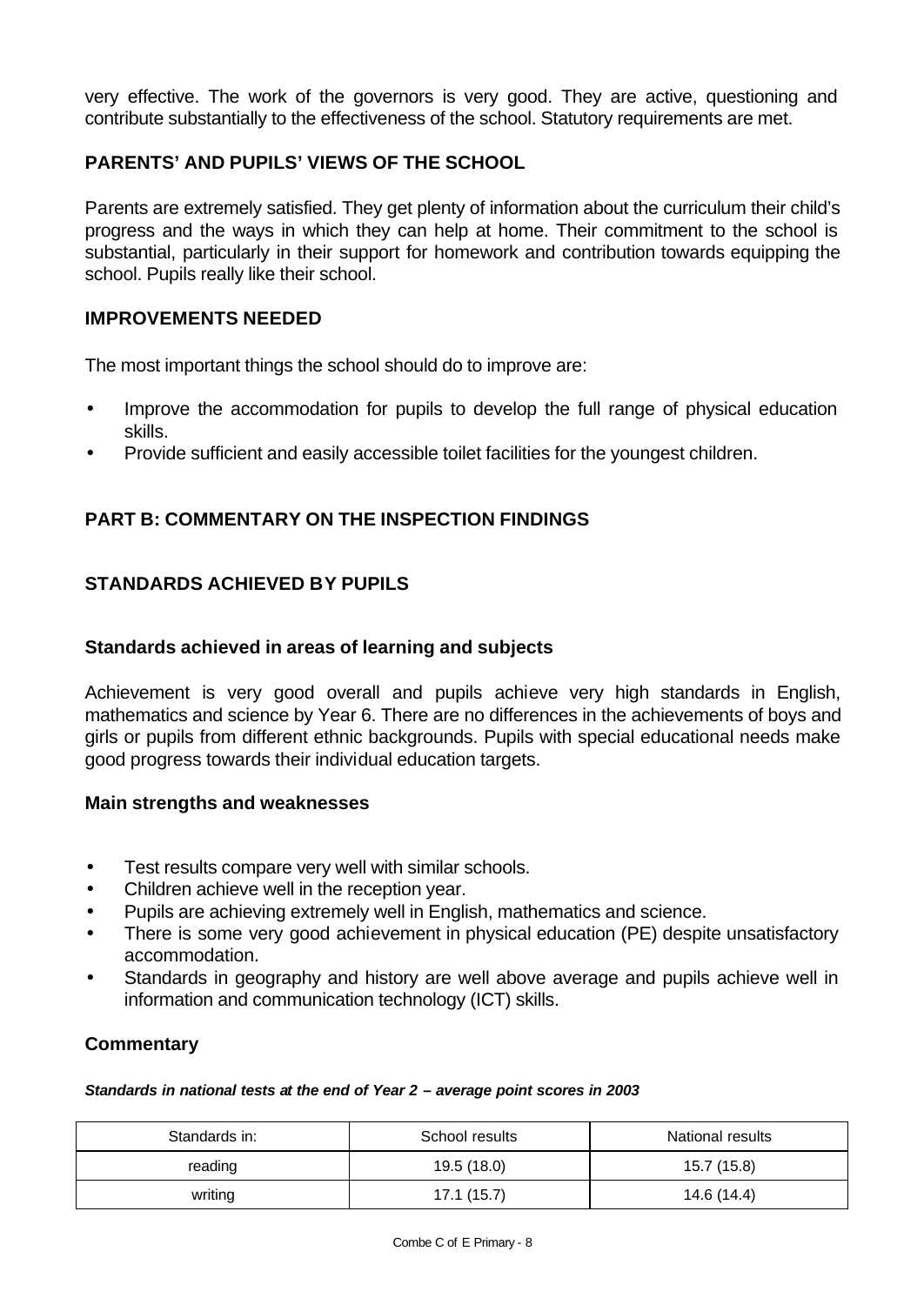| $\sim$ $\sim$<br>mather<br>۱C<br>natıcs<br>. .<br><b>15</b><br>۰ο.δ.<br>ັ | $\sim$ $\sim$<br>16.5.<br>. . |
|---------------------------------------------------------------------------|-------------------------------|
|---------------------------------------------------------------------------|-------------------------------|

*There were 17 pupils in the year group. Figures in b rackets are for the previous year* 

1. The 2003 results were very high in reading and mathematics in comparison with all schools and similar schools. They were well above average in writing. The results for 2004 show continued good improvement in test and task performance. The proportions reaching the upper level are now higher than previous years with the most improvement in writing. Inspectors found current Year 2 pupils are on course to achieve standards that reflect the latest test results. This is due to the successful use of assessment information gathered from the reception and Year 1 class to match work precisely to ensure even development of English and mathematics skills. The many opportunities for pupils to write in a range of subjects and the very good teaching of sounds, spelling and grammar have made a significant contribution to improved standards in writing. There is no marked difference in the performances of boys and girls.

| Standards in national tests at the end of Year 6 - average point scores in 2003 |  |  |
|---------------------------------------------------------------------------------|--|--|
|                                                                                 |  |  |

| Standards in: | School results | National results |
|---------------|----------------|------------------|
| English       | 33.0(31.0)     | 26.8 (27.0)      |
| mathematics   | 33.0(30.7)     | 26.8 (26.7)      |
| science       | 33.0(32.3)     | 28.6 (28.3)      |

*There were 12 pupils in the year group. Figures in brackets are for the previous year*

- 2. In the Year 6 English, mathematics and science tests in 2003 and 2004, results were in the top 5 per cent of all schools, and those with a similar free school meal entitlement. These performances speak for themselves. National Curriculum test results have improved faster than national trends in spite of fluctuations in the attainment on entry of different year groups. When compared to pupils' prior attainment in the Year 2 tests the 2003 results are also very high. The proportion reaching Level 5 in the 2004 writing test has improved on previous years' results, reflecting the emphasis given to this. Inspectors found that standards of the current Year 6 are very high in all elements of English.
- 3. The attainment on entry is above average but not particularly high. There is an average spread of ability but more children than usual have good attainment in communication, language and literacy. Personal and social skills are also above average. The teaching in the mixed reception and Year 1 class capitalises on this feature. With some strong teaching, very good organisation and good opportunities all children achieve well. The lower attaining children learn well because of the strong emphasis on developing their vocabulary. Most children are on course to meet all the goals that they are expected to meet in their knowledge and understanding and exceed those in literacy, numeracy and personal, social and emotional skills.
- 4. Achievement in English is excellent overall. It is very good in Years 1 and 2. Pupils listen extremely well to each other and learn a great deal from working together. Pupils in Years 1 and 2 enjoy reading and demonstrate a very good understanding of plot and character development that helps them in their own writing. There is a strong emphasis on developing vocabulary in all subjects and this has boosted the achievement of all pupils through the school. The development of speaking skills and the precise use of language is the cornerstone of some outstanding achievement by pupils in Years 3 to 6. The teachers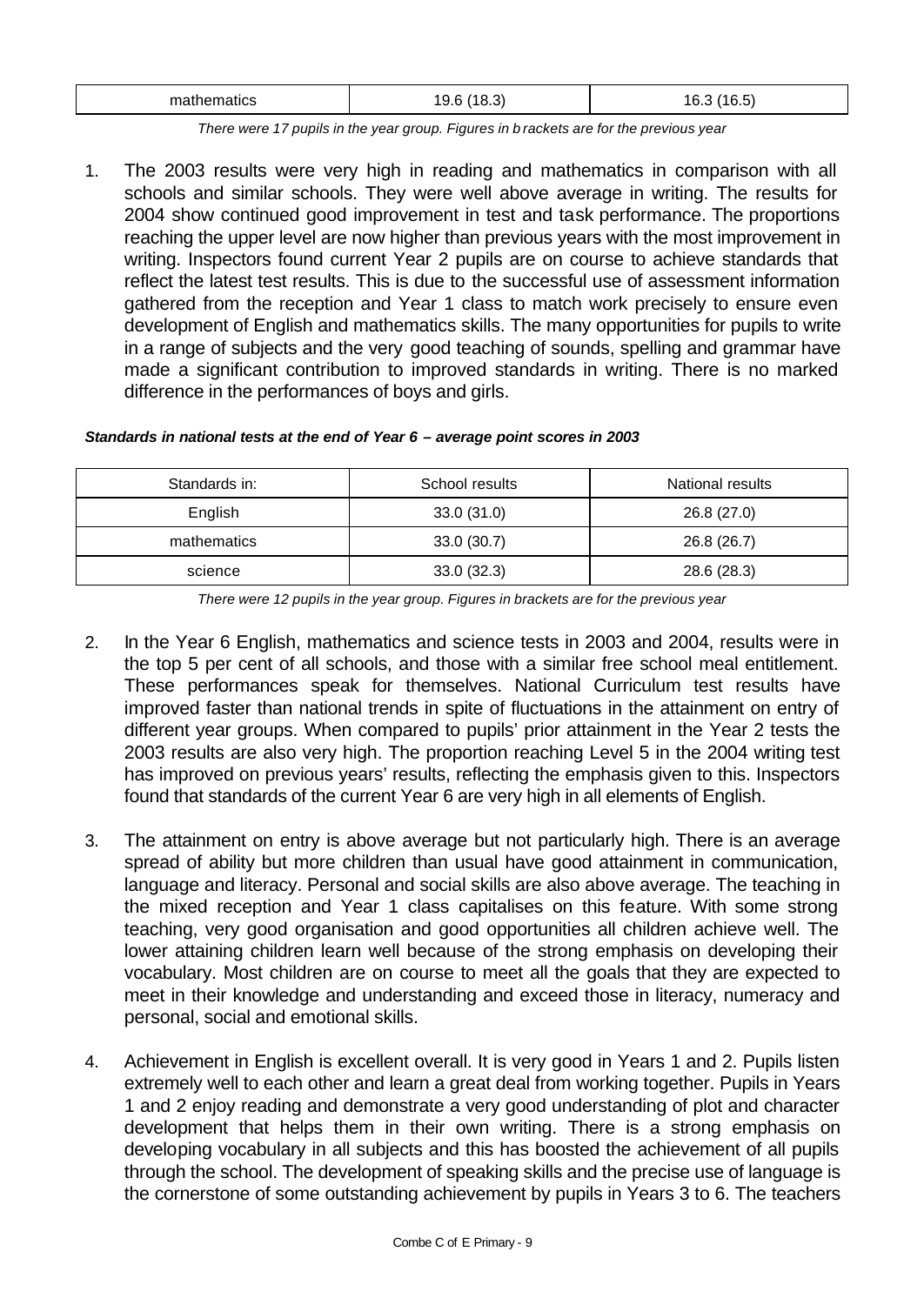employ a range of techniques, including drama, which encourage pupils to share ideas together and provide exciting lessons that stimulate discussion. The high expectations teachers have of writing in Years 3 to 6 result in well crafted stories, accounts and scripts that are a delight to read.

- 5. Achievement in mathematics is excellent overall. It is very good in Years 1 and 2 and excellent in Years 3 to 6. In particular the lower attaining pupils benefit from the emphasis on problem solving and encouragement to explain how they calculate answers. Mental arithmetic is given a high priority and by the end of Year 2 lower attaining pupils work with large numbers confidently. The strong practical and investigative approach to learning taken by teachers boosts the achievement of all pupils in Years 3 to 6. Consequently, many are working beyond Level 5 (the higher level) by the time they start in Year 6 with all pupils on course to exceed average standards.
- 6. Achievement is very good in science. Pupils have very good knowledge of scientific ideas and principles by Year 6 and are accurate in their recording of science investigations. Their skills in handling data, interpreting results and writing conclusions are high and result from their very good writing and mathematics skills. There is very good emphasis given to practical work but due to the cramped nature of classrooms and the organisation of the timetable there is not enough opportunity for pupils to follow their own lines of research.
- 7. Standards in games skills and swimming, as evidenced in lessons and from the numerous individual and team awards gathered by the school, are well above average through the school. However, it is evident from discussions with pupils that opportunities for developing gymnastic and dance skills are very limited. The school has done all it reasonably can to provide for a full PE programme but the lack of a suitable hall means that gymnastic and dance programmes, taught outside for Years 3 to 6 and in a classroom for Years 1 and 2, are regularly disrupted. The current arrangements of the timetable, whereby teachers are deployed to teach to their areas of expertise, mean that PE lessons cannot be moved to accommodate the vagaries of the weather.
- 8. The strong emphasis given to research, practical experiences and writing has lifted the standards in history and geography. They are well above average in pupils' fieldwork skills in geography and interpreting evidence in history. Pupils are achieving well in ICT. There has been well targeted investment in updating resources and training staff, including their use of the interactive whiteboards in classes. Pupils now have greater access to challenging software and informed teaching. With the very positive attitudes to learning and the proven ability of pupils to learn quickly it is only a matter of time before standards in this subject are as high as they are in English, mathematics and science. There was not enough evidence to judge standards and achievement in religious education (RE). In part this was due to the fact that there is little recorded work from the previous year. In discussion, pupils showed they have a firm grasp of the main elements of faith and in a lesson demonstrated their ability to discuss matters of a spiritual nature at the expected level.

## **Pupils' attitudes, values and other personal qualities**

Pupils' attitudes are very good and their behaviour is excellent throughout the school. Attendance and punctuality are excellent. Pupils' spiritual, moral and social and cultural development is very good.

## **Main strengths and weaknesses**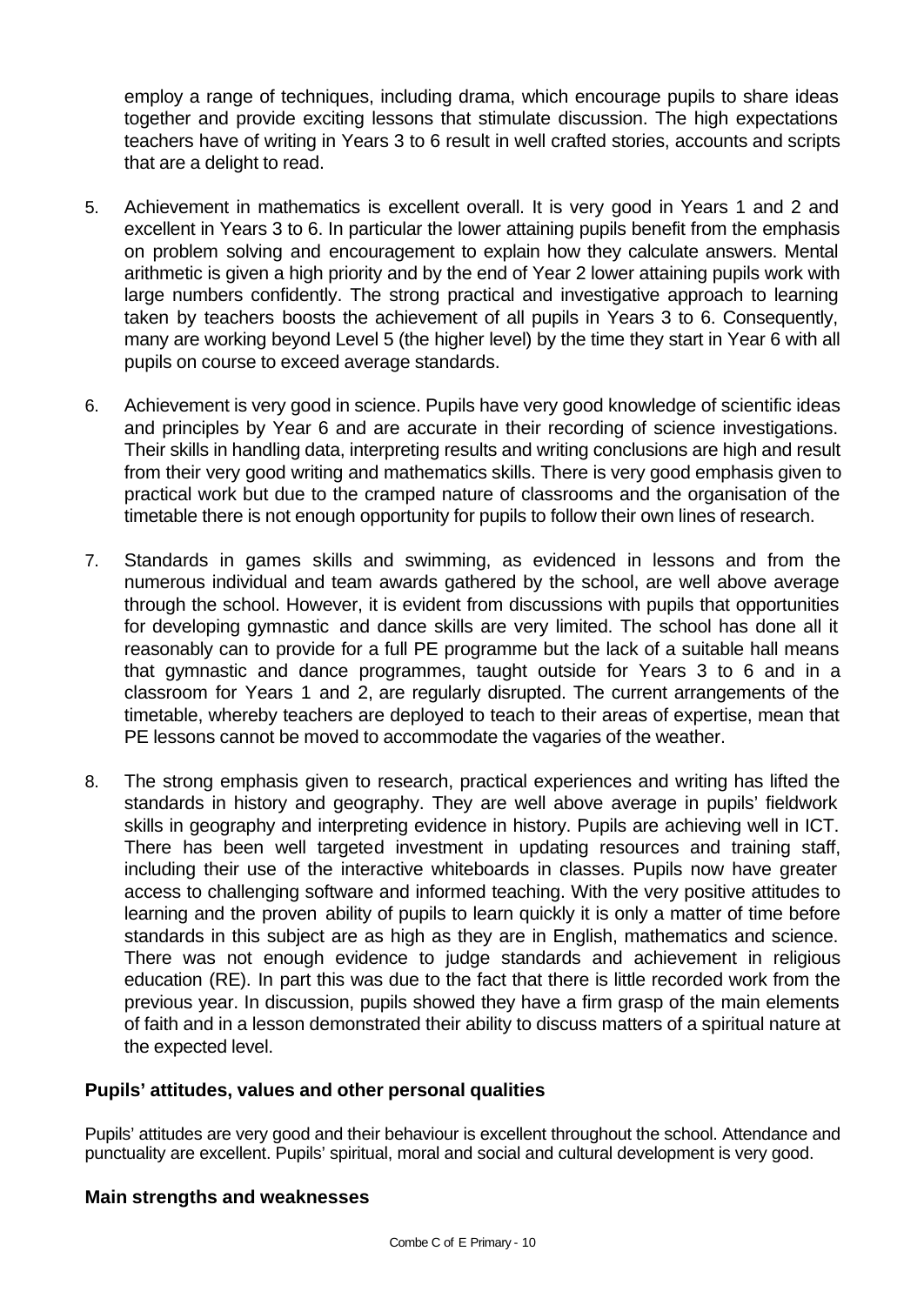- Pupils' very good attitudes to learning and excellent behaviour in the classroom help them to achieve very well.
- Relationships between pupils and between pupils and staff are excellent.
- Pupils are very confident and very keen to take responsibility because they are given opportunities from the moment they join the school.
- A wide range of experiences outside the school significantly enriches the very good pupils' spiritual, moral, social and cultural development.
- Parents are extremely conscientious about ensuring that their children attend regularly and on time, which results in excellent attendance and punctuality.

# **Commentary**

.

l

- 9. All pupils listen attentively, are keen to answer questions and work enthusiastically. This is the result of very good teaching where teachers maintain a high level of interest and set appropriately challenging tasks which ensure that all abilities have the opportunity to achieve their potential.
- 10. Standards of behaviour are excellent in the classroom, in assembly and around the school. All pupils are fully aware of the high standards expected and insisted upon by all staff. The very caring ethos of the school results in pupils knowing right from wrong and showing consideration for others. Pupils play harmoniously together in the playground and there were no signs of aggressive behaviour. Both pupils and parents confirm that bullying very rarely occurs. There have been no exclusions during the past year.
- 11. Pupils are encouraged to become independent and willingly take on a range of responsibilities appropriate to their age. These range from finding their own name and self-registering in the reception and Year 1 class to carrying out whole school duties in Year 6 such as looking after the library and helping younger pupils. Older pupils are also taking their responsibilities very seriously on the recently formed school council. Children's personal and social development is very good in the reception class; they play very well together and learn well how to share and take turns.
- 12. The excellent relationships result from the caring ethos of the school, the partnership with parents and the very good example set by the staff. Pupils work very well together and in groups during lessons and in other activities. For example, in the ecology club pupils willingly shared activities and equipment when planting up tubs. Relationships between pupils and staff are also excellent and are the result of staff giving a very positive lead in engendering good relationships, for example, by giving praise and encouragement at every opportunity as well as acting as very good role models.
- 13. Spiritual and moral development is promoted very strongly through assemblies, "thought for the day"<sup>1</sup> sessions and through special occasions such as participation in the village's Remembrance Day service and attending Ascension Day ceremonies at Lincoln College. Social development is enhanced through Beacon school activities when pupils join with others from local schools. Cultural development is enriched through participation in May Day activities, visits to museums, art gallery and theatre, school productions and through visiting musicians including those from other cultures.

 $^{\mathsf{1}}$  For example, a minute's silence was held for Russian children who died recently.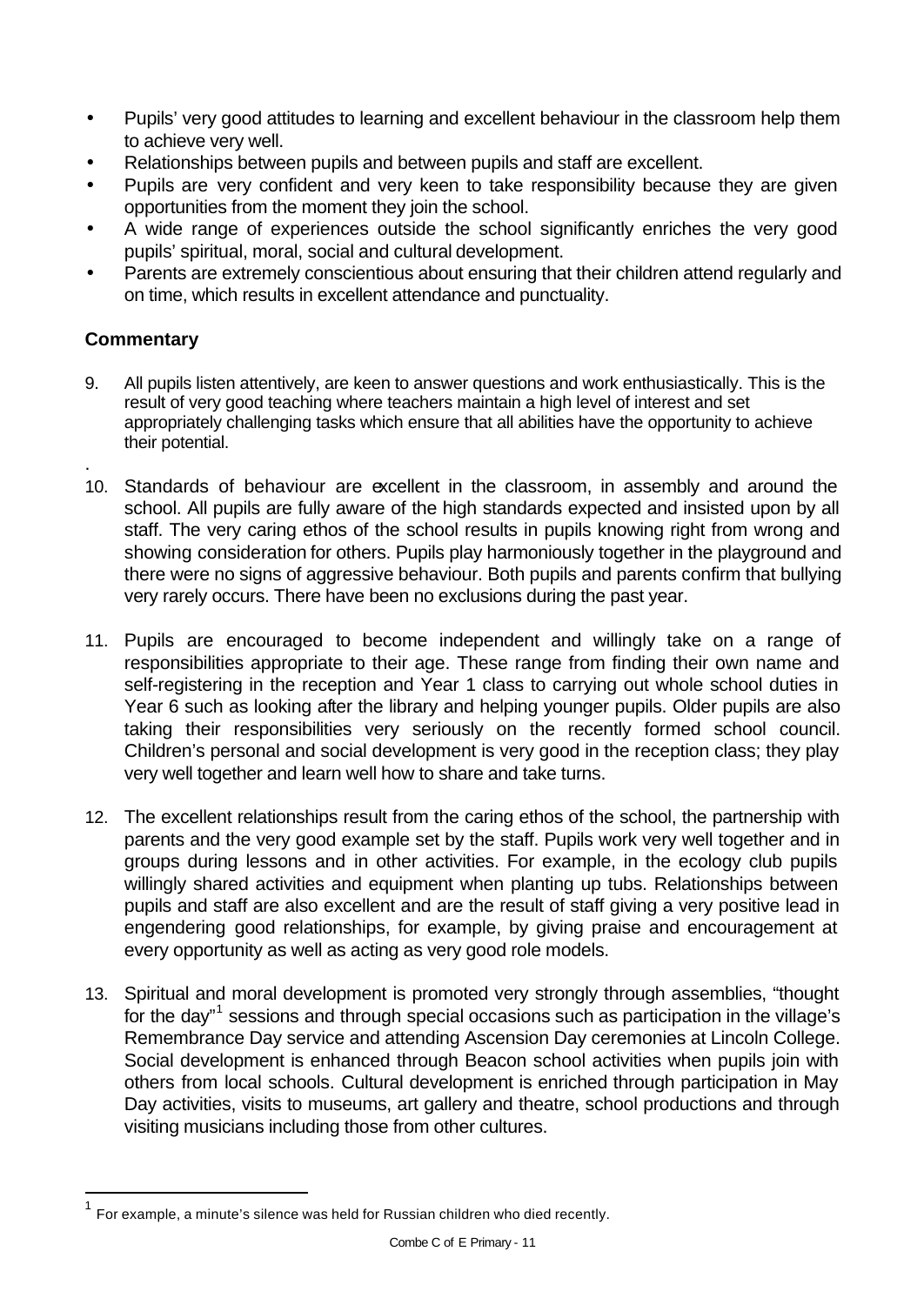#### *Attendance in the latest complete reporting year (%)*

| Authorised absence |     | Unauthorised absence |     |
|--------------------|-----|----------------------|-----|
| School data        | 2.9 | School data          |     |
| National data      | 5.4 | National data        | J.4 |

*The table gives the percentage of half days (sessions) missed through absence for the latest complete reporting year.*

14. The excellent attendance is because pupils really enjoy school and want to be there every day even when they're not feeling too well. In addition, parents know the value of regular attendance and are extremely diligent about notifying the school regarding any absence.

## **QUALITY OF EDUCATION PROVIDED BY THE SCHOOL**

The school provides a very good education. The good curriculum is broad, balanced and offers challenging experiences. There is very good teaching through the school. Pupils are well cared for and there are very good links with the community, parents and other schools.

## **Teaching and learning**

Teaching and learning are very good overall, enabling very high standards to be reached by a significant majority of pupils. Assessment of pupils' work is good.

## **Main strengths and weaknesses**

- Good organisation and management in the reception class ensure children make a good start to their learning.
- Teachers have high yet realistic expectations of pupils and this results in demanding work appropriate to the abilities of pupils.
- Good use is made of the regular assessment information to provide exciting work and direct support staff to where they can help best.
- Teaching assistants and support staff make a very good contribution to the high standards.
- Relationships are excellent, consequently pupils work very well both independently and together.
- Precise and accurate marking alongside very good use of homework contributes to the very good teaching of English and mathematics.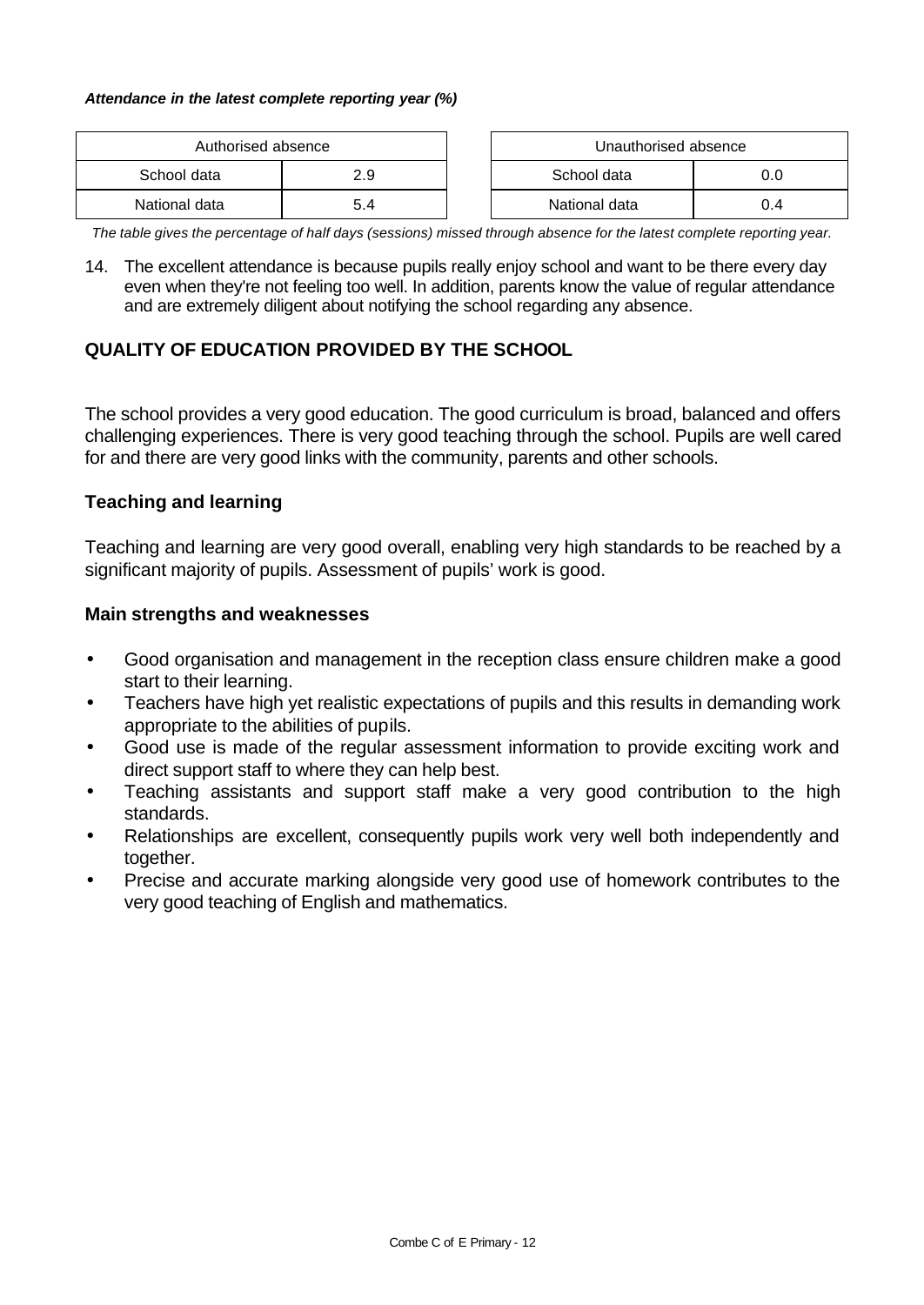## **Commentary**

| Excellent | Very good | Good          | Satisfactory | Unsatisfactory | Poor | Verv Poor |
|-----------|-----------|---------------|--------------|----------------|------|-----------|
|           | ١U        | $\sim$<br>. . |              |                |      |           |

#### *Summary of teaching observed during the inspection in 26 lessons*

*The table gives the number of lessons observed in each of the seven categories used to make judgements about lessons; figures in brackets show percentages where 30 or more lessons are seen.*

- 15. Teaching and learning in the reception and Year 1 class are good. Adults have a clear grasp of the requirements of the Foundation Stage; they are well organised and prepare interesting and exciting activities for children. There is good emphasis on speaking and listening through practical activities and games, which makes a valuable contribution to the success of children's learning.
- 16. The high proportion of very good teaching is one key to the school's success. Teachers develop and sustain very productive relationships with pupils; they encourage them, praise them and give them confidence in their abilities. Teachers are very skilful at making learning enjoyable, whilst at the same time making sure it is purposeful and rigorous. In one outstanding literacy lesson the teacher used drama to capture the fluid nature of relationships and show how dialogue alters as relationships shift. The resulting writing was inspired. The lessons are always well balanced, incorporating very successful approaches to teaching skills. In part this is because teachers teach to their strengths, but also because they share with each other strategies that will take learning forward. They are always seeking ways in which they can improve their effectiveness.
- 17. Teaching assistants and support teachers make a big contribution in all lessons; they work closely with individuals and groups of pupils and have a sharp grasp of what pupils need to learn. The headteacher, teachers and teaching assistants have a very good knowledge of pupils' academic and personal needs and this ensures that they match work and support appropriately. Pupils with special educational needs and lower attaining pupils are given suitably demanding targets and support is deployed sensitively to ensure they learn well and gain in self-confidence.
- 18. Teachers manage the lessons very well and there are high expectations that pupils will work independently but also productively in groups. Classrooms are cramped, but teachers make very good use of displays and the computer suite to extend the learning. Some of the results of pupils working together in mathematics lessons led to some excellent learning at levels already well above expectations. Pupils organise themselves quickly and just the right balance is struck between what is expected and collaborative working. Those with special educational needs are sensitively integrated, ensuring they gain as much as others from the chance to share and present ideas to the class.
- 19. Pupils are clear about what they have to do to improve in mathematics and English and are very focused on reaching the realistic goals set for them. The marking of written work, both in English and other subjects, is consistently directed at the individual targets and this has contributed to the very good improvement made in recent years to standards of writing. Regular testing in mathematics and end-of-unit evaluations in science and ICT by the teachers are of a good quality and give the teachers and pupils the information they need when the topics are revisited.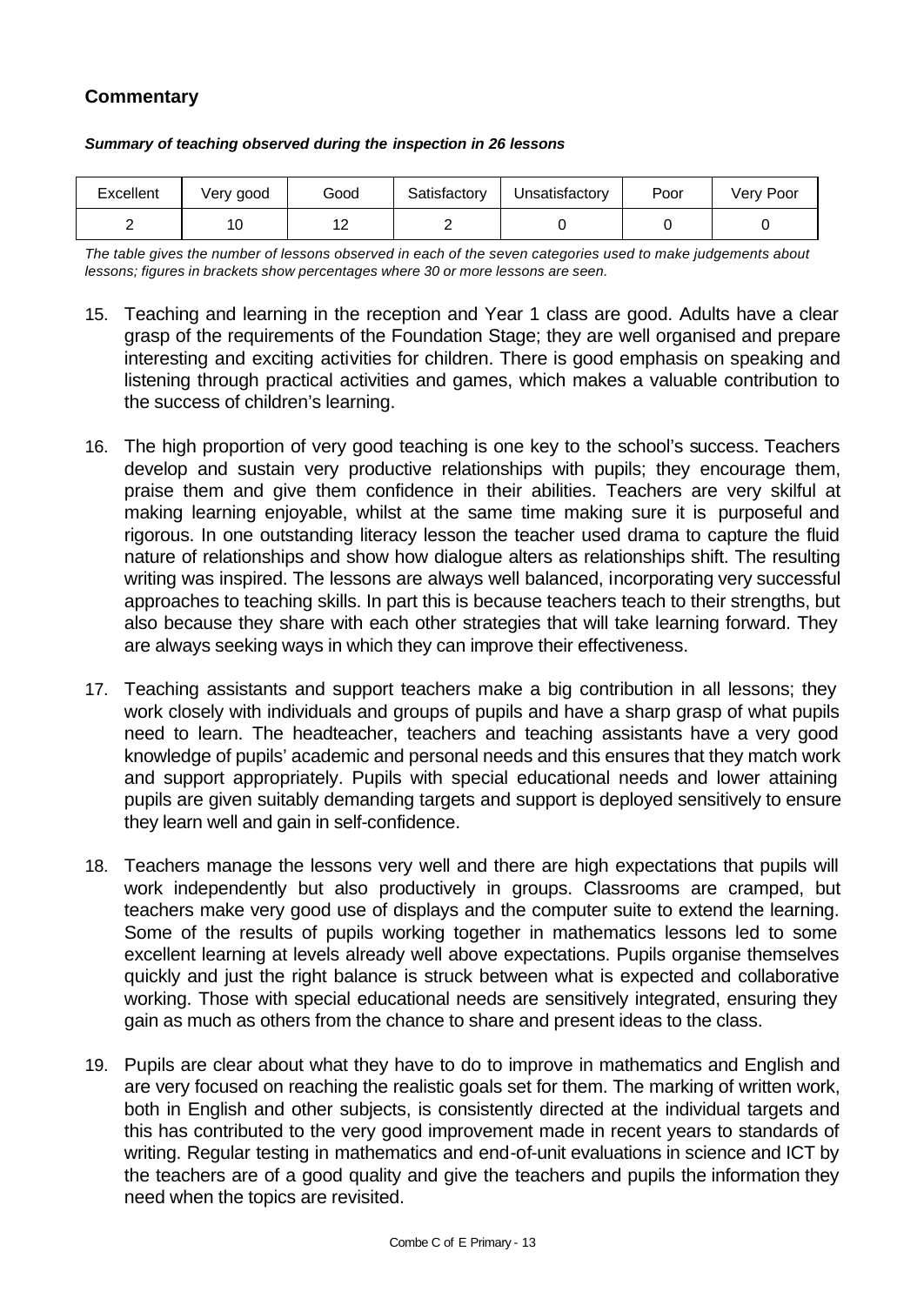20. Homework is well managed throughout the school. For example it is often used as a starting point for topics or written work. The close relationship between homework and work that is undertaken in class means that it is flexible and is sometimes set ahead of time if pupils have made better than expected progress in lessons. Teachers value the work pupils do at home and it serves as a very good link with parents. The teachers make sure there is support for pupils who have difficulty with their homework, so that they are not left behind.

## **The curriculum**

Overall the curriculum is good, with a wide variety of opportunities provided to support pupils' learning and to ensure their very good achievement. Both the range and quality of extracurricular activities, together with the contributions made through visits and visitors, greatly enhance pupils' learning. Resources are good and the school makes the fullest use of its inadequate facilities.

#### **Main strengths and weaknesses**

- The school takes a strong lead in curriculum development.
- Very good enrichment is provided in sports and the arts.
- The toilet facilities are inadequate, particularly for younger children.
- The school has done all it can to provide a well organised and challenging PE curriculum but the lack of a hall limits the overall quality.
- Staff are well deployed to meet the needs of the curriculum and to ensure some very good provision in English and mathematics lessons for pupils with special educational needs.

- 21. The school keeps the effectiveness of its curricular provision under review so that very high standards are consistently achieved. A developing cross-curricular approach provides relevant and purposeful learning opportunities for all pupils in mixed age and ability classes, which encourage high standards across the curriculum, drawing especially on the skills taught in literacy and numeracy. This approach includes the use of ICT. Although not much in evidence during the inspection, pupils' computer files of past work show that the use of ICT to support learning is nevertheless developing well.
- 22. A very good example of this cross-curricular approach is the topic based on 'The Beach Scene' by Degas. A visit to the National Gallery to see this and other pictures was extremely well recorded and word-processed, showing a strong awareness of different artists and their styles. Pupils wrote very detailed playscripts about a visit to the beach. Seaside pictures and designs were produced using a range of techniques, and beach buggies were designed and made with regard to careful measurement. The school's Beacon school status has also enabled it to take a strong lead in curriculum development, providing in particular writing and multi-cultural workshop opportunities for both staff and pupils within a cluster of schools.
- 23. The school provides a very good range of extra-curricular activities to support pupils' learning, in which the majority of pupils take some part. For example, the ecology club supports work in science. The clubs contribute to the very good opportunities to participate in sport and the arts. Pupils take part in different sports and have been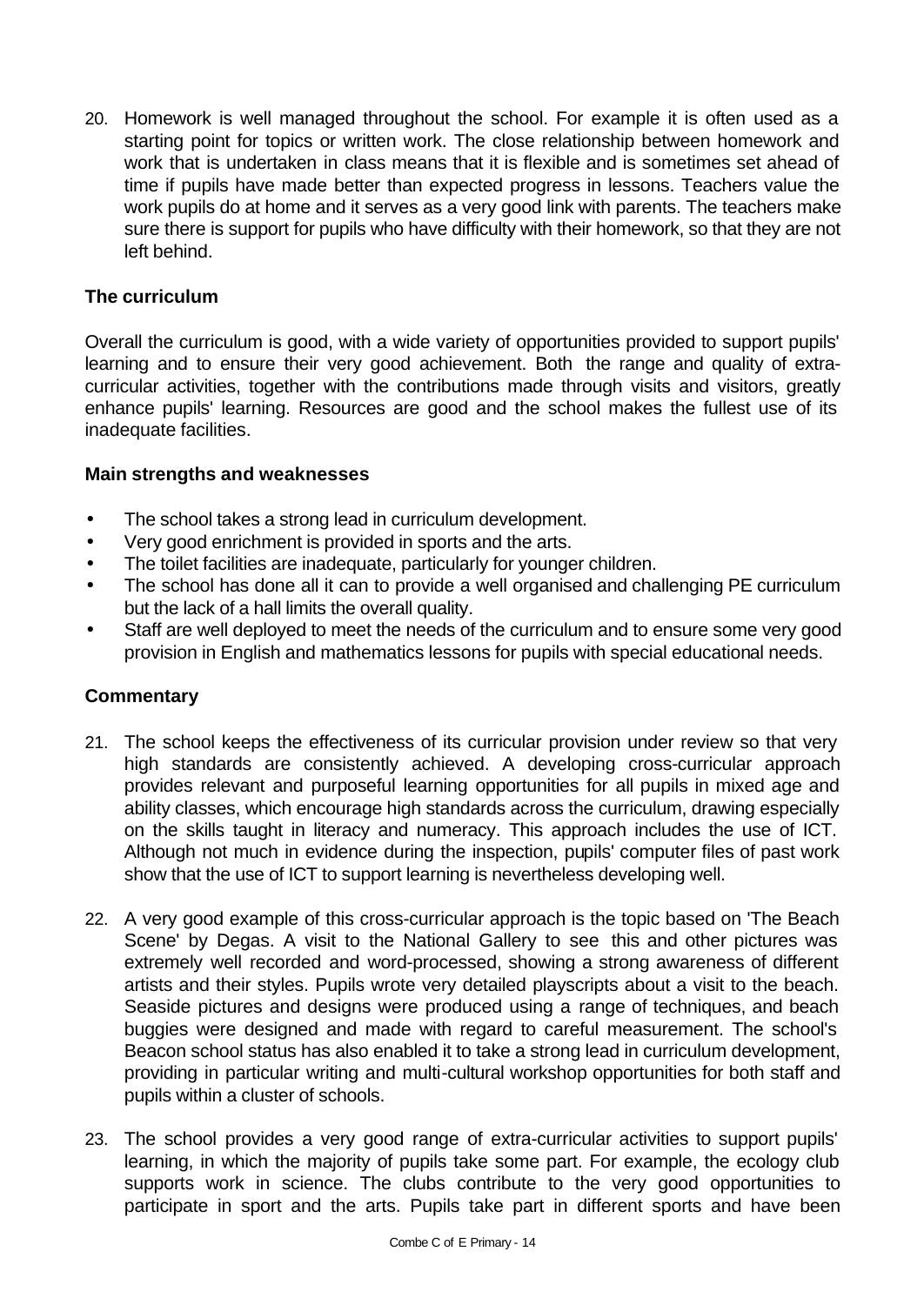particularly successful in competitive events. Educational visits, for example to the National Gallery and the British Museum, regular visiting theatre groups and recognised authors also make a very strong contribution to the arts. These activities enhance the good provision for pupils' personal, social and health education. Twice yearly performances by pupils involve music and drama and further help pupils' personal and social development as well as having a significant impact on individual achievements. The school has no space to host regular instrumental tuition, but organises regular visits to listen to youth orchestras.

- 24. There is good provision for the few pupils with special educational needs that enables them to achieve well and to access the full curriculum. There is a very good support for those with special educational needs in Years 3 to 6 from the skilled teaching assistant in English and mathematics lessons. The pupils do not have this level of support in other lessons and consequently overall provision is good. Work is appropriately modified in other lessons to meet their needs and they achieve well. Good assessment procedures lead to challenging work being planned across the curriculum for pupils of all abilities. The school's accommodation, however, limits some curricular opportunities, particularly in physical education in the areas of dance and gymnastics. Although occasional use is made of secondary school facilities for physical education, achievement in these areas is nevertheless restricted.
- 25. There are inadequate toilet facilities for the size of school. They are located in the school building and do not provide immediate and convenient access for younger pupils. Fifty of the youngest pupils are taught in mobile classrooms. There are no toilets easily accessible to them and their journey to the main school building where the toilets are located involves them crossing a roadway used by the public. Consequently, teaching assistants are required to accompany any young children requiring the toilets at times other than break times and this disrupts learning for other pupils.
- 26. Staff are well qualified to meet the demands of the full curriculum. Good use is made of some specialist teaching, for example in science, ICT, art and design and design technology and humanities, providing some planning and preparation time for teachers and in the case of ICT allowing year groups to be taught separately and more effectively. The role of teaching assistants is developing very well. Competent and confident support is given to both individual pupils and groups within mixed age classes, enabling teachers to more readily focus their own teaching and support to pupils.

## **Care, guidance and support**

The school makes satisfactory provision for ensuring pupils' care, welfare, health and safety. It provides pupils with very good support and guidance. The school effectively seeks and acts on the views of pupils.

## **Main strengths and weaknesses**

- A number of health and safety issues inherent in the layout of the buildings are not being addressed.
- There is an inadequate number of toilets and their location disrupts pupils' lessons.
- Pupils achieve very well because their progress is carefully monitored and they receive very good support advice and guidance.
- Pupils have an excellent and trusting relationship with one or more members of staff.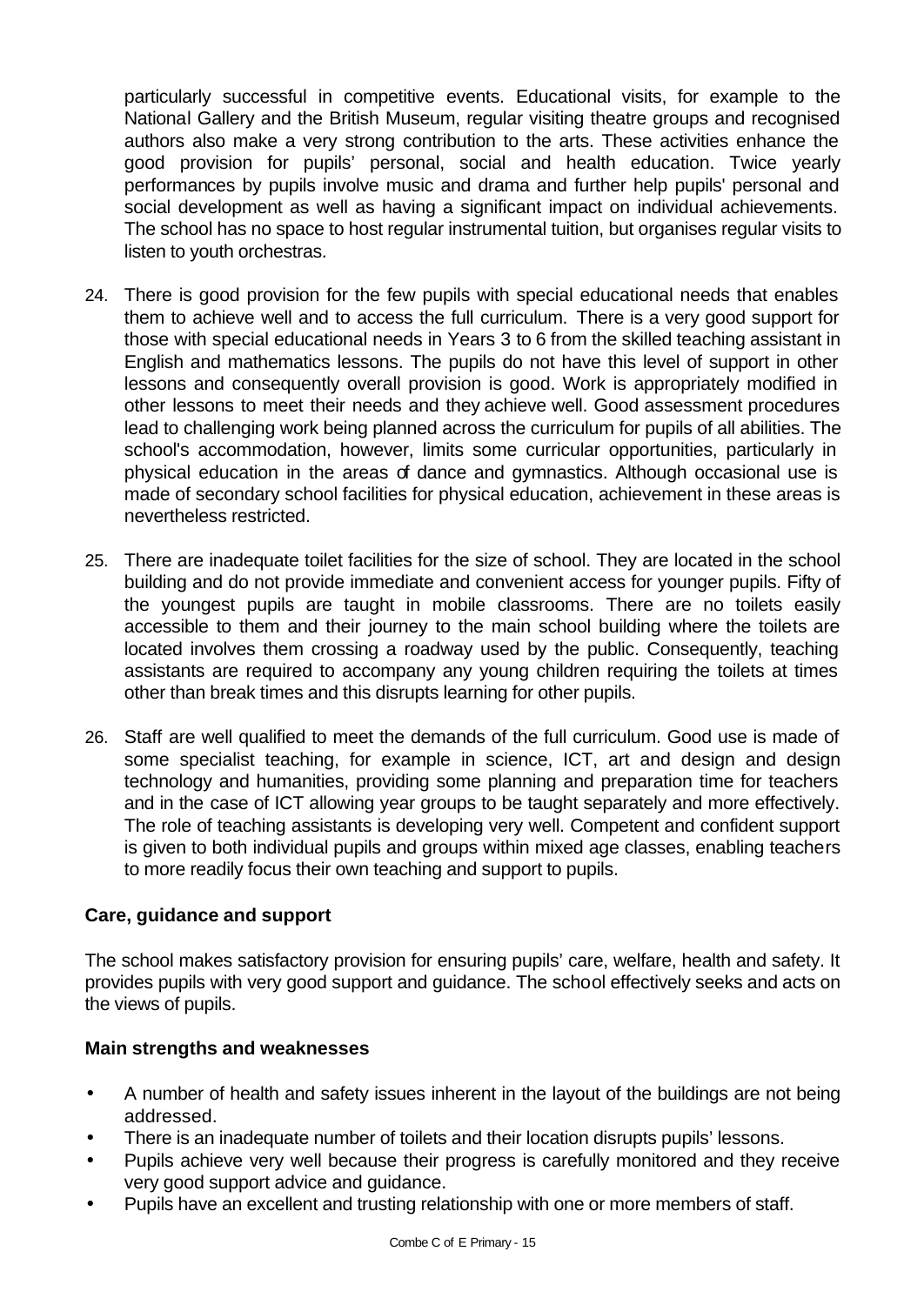- The child protection procedures are very good.
- The very good induction arrangements for children entering the Foundation Stage ensure that they settle in well.

## **Commentary**

- 27. The health and safety issues noted at the time of the last inspection have all been resolved but issues related to the limitation of the buildings and their layout still remain. The governing body have been informed of the inspection team's concerns.
- 28. It is the judgement of inspectors that there are fewer toilets than can be reasonably expected for the size of school.
- 29. Good assessment procedures and informative marking give pupils good support and advice on their academic achievement. Teachers and support staff know the pupils and their families very well, are sensitive to their needs and are thus able to provide very good support and guidance. Targets for pupils with special educational needs are shared with them; they are able to contribute to reviews and the setting of future targets. This very good support results in pupils being very confident and self-assured by the time they leave the school. The excellent relationships between pupils and staff encourage pupils to raise any concerns they may have, knowing that they will be dealt with sympathetically. In the pupils' questionnaire for this inspection, pupils were very supportive of all aspect of school life. The recently elected school council has done a great deal to strengthen the many informal opportunities pupils have to help the school improve.
- 30. All staff have received child protection training and are fully aware of the procedures and their importance. Health and safety inspections of the premises are carried out termly and any issues reported to the governing body for appropriate action. Pupils' healthy and safe living is well promoted through the personal, social and health education programme, which is enhanced by talks by the school nurse, the John Radcliffe Hospital's training course and the Junior Citizens course organised by the police.
- 31. Taster sessions in the summer term before starting school help children to adjust to fulltime education. The strength of the partnership with parents is maintained at the start of the year through open days and regular information sharing between home and school. Consequently, children feel secure and valued. There are good links with the numerous pre-school settings which ensure that records are transferred promptly for tracking purposes, so ensuring an effective start to children's learning in school.

## **Partnership with parents, other schools and the community**

The school has very good links with the parents, the community and other schools.

## **Main strengths and weaknesses**

- Parents are very well informed.
- Parents make a very good contribution to their children's learning.
- The very good links with the community help to enrich the curriculum.
- The very good links with other schools contribute positively to pupils' personal development and enhance the curriculum.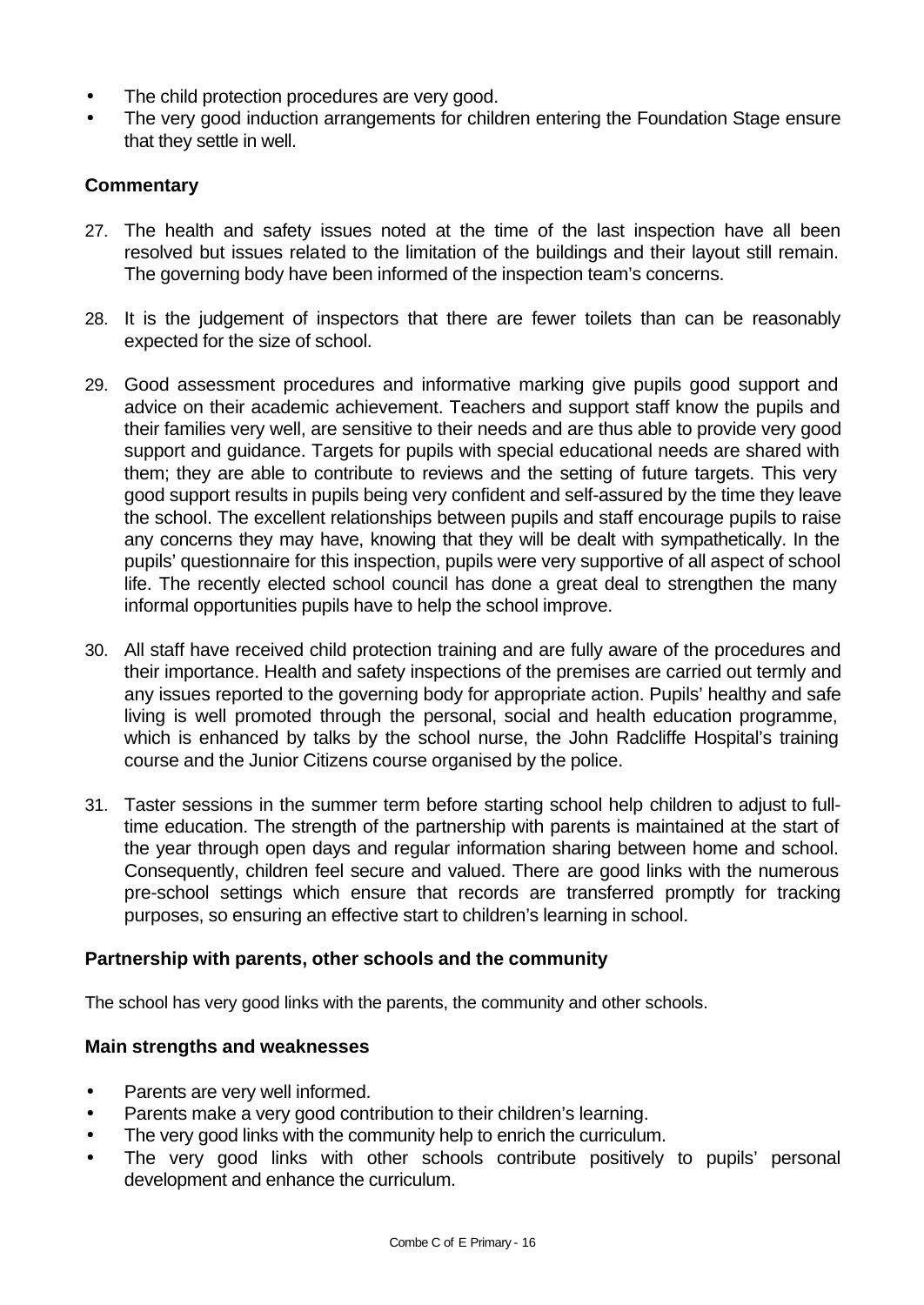## **Commentary**

- 32. Parents are very well informed about the school through the prospectus, regular newsletters and frequent other correspondence. They are well informed about their children's progress through consultation evenings, "Open Days" and good annual reports. This helps them give their children the support they need to achieve their potential.
- 33. Parents receive excellent information about the curriculum through the prospectus, newsletters that detail the work to be covered each half-term and through "Open Days" which give a very good insight into the curriculum. In addition, curriculum evenings are held regularly in mathematics, which are extremely valuable since they enable parents to support their children with the methods that are being taught in the school.
- 34. Parents raise considerable funds for the school through the Friends of Combe School Association and also make generous donations to the school. In addition, parents contribute very positively to the quality of education in many other ways, for example, providing regular help in the reception and Year 1 classroom and on trips, helping with cycling proficiency training, teaching Spanish and with maintenance work on the buildings and grounds. Parents provide very good support to their children through homework and through their very good attendance at all school activities and functions. This makes a very significant contribution to pupils' achievement.
- 35. Pupils take part in a range of local events and many volunteers from within the community come and support the teaching. The additional teaching expertise in Spanish adds further challenge to all pupils' curriculum. The strong connections with secondary schools are utilised to provide additional teaching expertise in all aspects of PE, as well as science and drama. Very good use is made of local facilities such as Blenheim Palace, the arboretum, local museums, the football stadium and the botanical gardens to support learning. There are well-established links with the local primary schools. By clustering together the school benefits in financing a range of activities for pupils, and teachers have benefited from the shared staff development training programmes.

## **LEADERSHIP AND MANAGEMENT**

Leadership and management are very good, as is governance. The leadership of the headteacher is excellent. The leadership and management by other staff are very good.

#### **Main strengths and weaknesses**

- The headteacher has a very clear vision for the school that is central to whole-school effectiveness and improvement.
- The monitoring of teaching and standards is rigorous and leads to continued improvement.
- Governors are fully involved in the school's development and the budget is expertly managed.
- The very positive partnership with other schools and parents is very well managed.
- Strong teamwork contributes very positively to the high standards attained.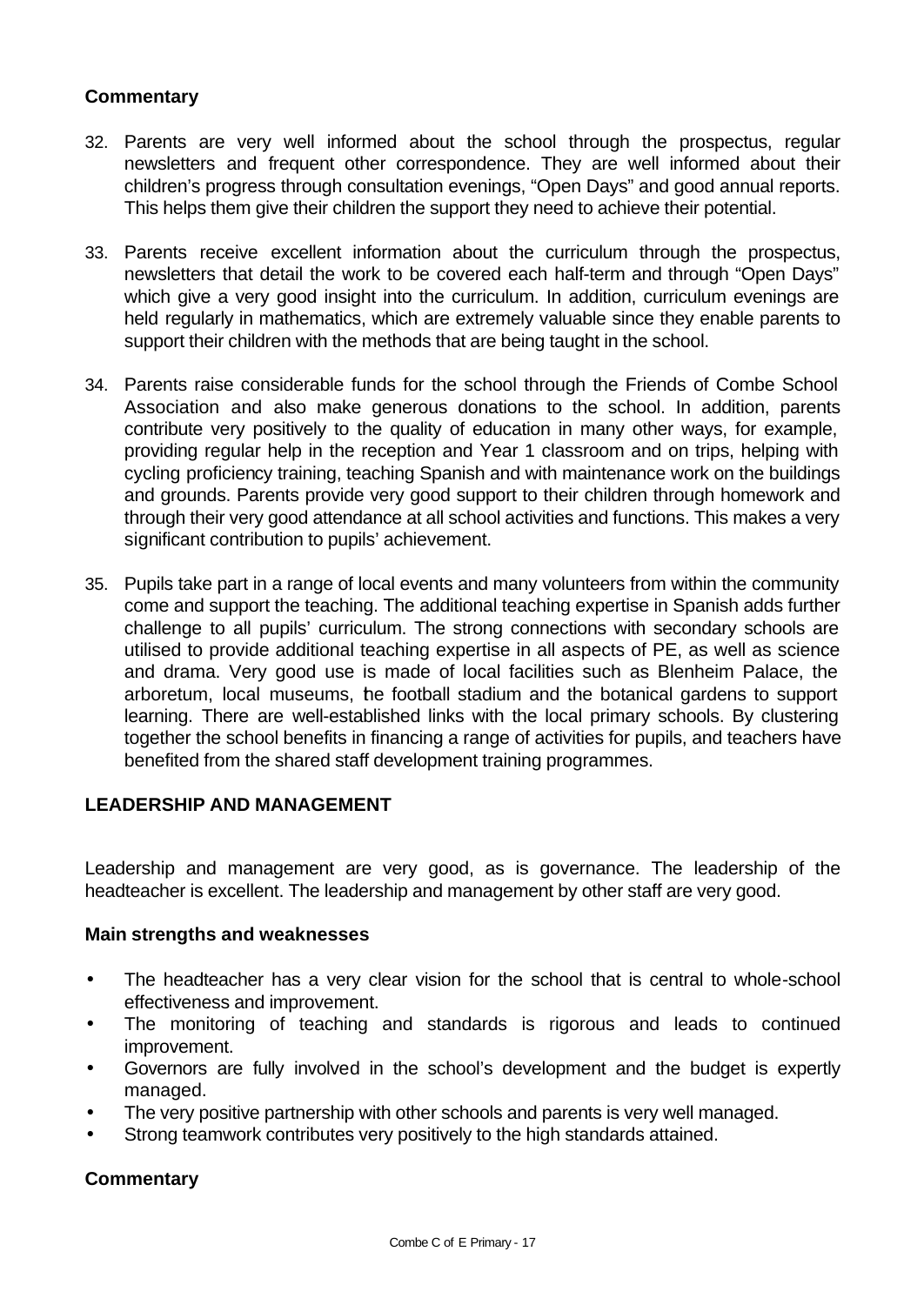- 36. The excellent leadership by the headteacher is ensuring the school moves from strength to strength. The headteacher inspires her staff through her commitment to innovate and her dedication to meeting the needs of all pupils. There is an ethos of care for the pupils linked with a commitment to high standards that is sustained through her willingness to test out new ideas and enlist the support of scientists, authors, poets and specialist support teachers. This has brought the anticipated rewards. Her monitoring of teaching is very thorough and her open collegiate style of management ensures that teachers are keen to improve together.
- 37. The good leadership and management identified in the previous inspection have been improved through effective evaluation of the school's strategy for raising attainment. The headteacher has retained her teaching commitment but balanced this workload with time to monitor the effectiveness of strategies and support the staff. The management of the support team is particularly effective in ensuring that pupils receive high quality teaching and teachers teach to their strengths. Curriculum development is impressive, successfully identifying the experiences that will challenge and motivate pupils and driving this forward through careful evaluation of planning. Her knowledge of individual pupils' academic needs is exemplary and supported by regular and detailed evaluation of their work in lessons. The partnership with parents has been strengthened through the well-organised staff approach to sharing information about pupils' attainment and informing them about reasons for curriculum development.
- 38. The headteacher takes a strong strategic approach to bringing about change. For example, in taking on board LEA initiatives with interactive technology she has challenged herself and colleagues to move towards ICT based teaching programmes. Staff feel justified in their high praise of the training opportunities they are provided with. Monitoring of teaching and learning by the headteacher and senior staff are regular and all staff have good access to professional development training; in particular developing teaching and co-ordinators' management skills. Subject leaders all play a valuable role in supporting new initiatives to raise standards. The special educational needs co-ordinator is rigorous in maintaining individual education plans and ensuring teaching assistants are well briefed. The development of the Foundation Stage curriculum to meet the needs of a particularly young year group is very well managed by the co-ordinator. As part of its programme of curriculum development the school has linked with other schools to provide staff with many valuable additional experiences. As a former Beacon school the headteacher successfully managed additional funding to enrich opportunities for pupils and staff in local primary schools.
- 39. Governors are fully involved in checking on the progress the school is making towards its improvement and performance targets. They share in the strategic development planning and its evaluation, managing the budget extremely efficiently to maximise the most of limited financial resources. The high spending on staff is assessed and evaluated through very good performance management strategies and demonstrated through very successful results. Administrative procedures in the school are excellent, ensuring that the headteacher and staff have support where they need it most to maintain the high levels of expectations of pupils' learning.

#### *Financial information for the year April 2003 to March 2004*

Income and expenditure  $(E)$   $\qquad$   $\qquad$   $\qquad$  Balances  $(E)$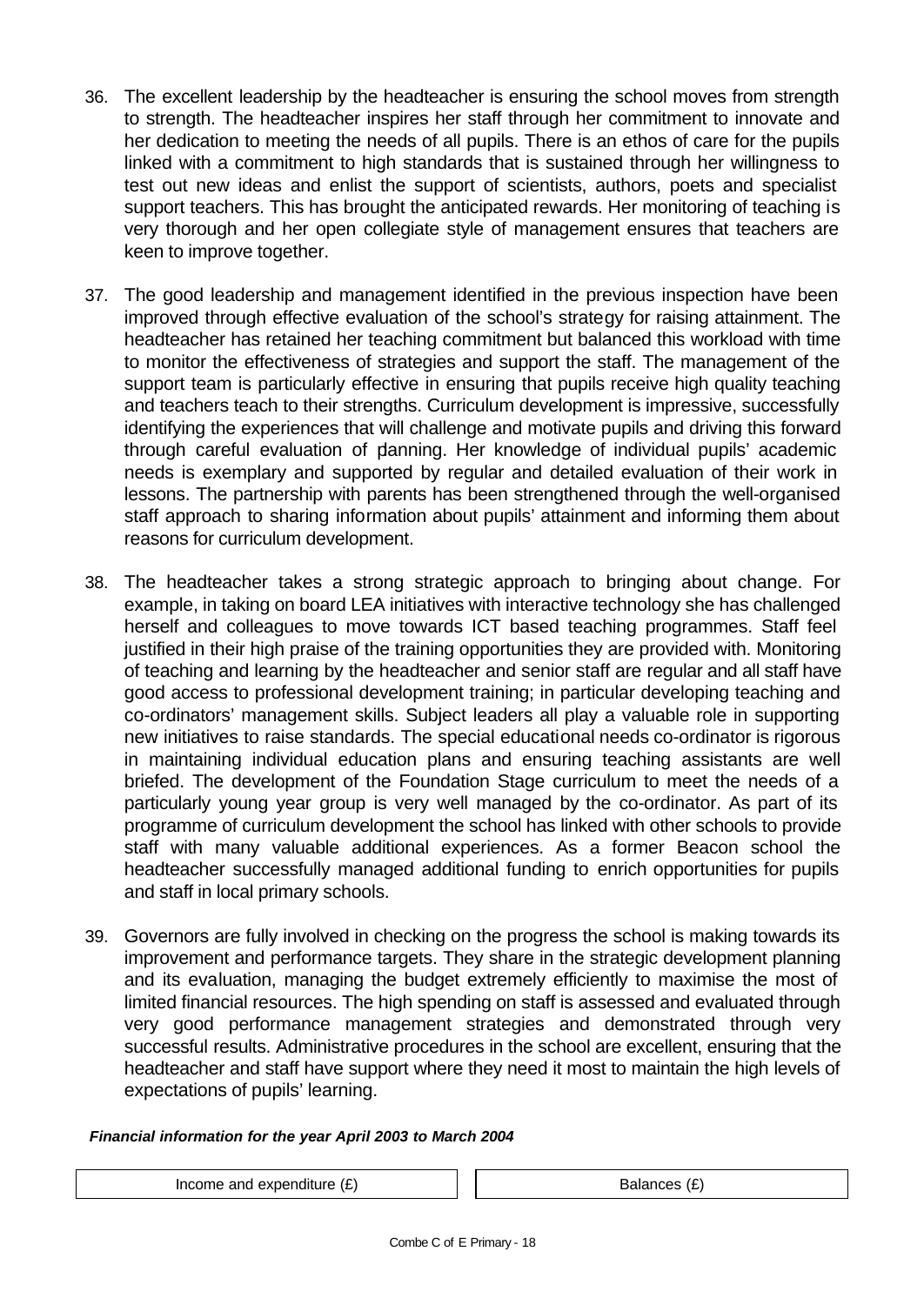| Total income          | 360.811 |
|-----------------------|---------|
| Total expenditure     | 322,800 |
| Expenditure per pupil | 2.882   |

| Total income      | 360.811 | Balance from previous year          |        |
|-------------------|---------|-------------------------------------|--------|
| Total expenditure | 322,800 | Balance carried forward to the next | 38.011 |

40. The school has a significant proportion of its funds carried forward into next year. This is because items already purchased and being used by children in the reception class had not been paid for when they year's accounts were closed. There is also an amount to cover essential repairs to the Year 1 and 2 mobile classroom.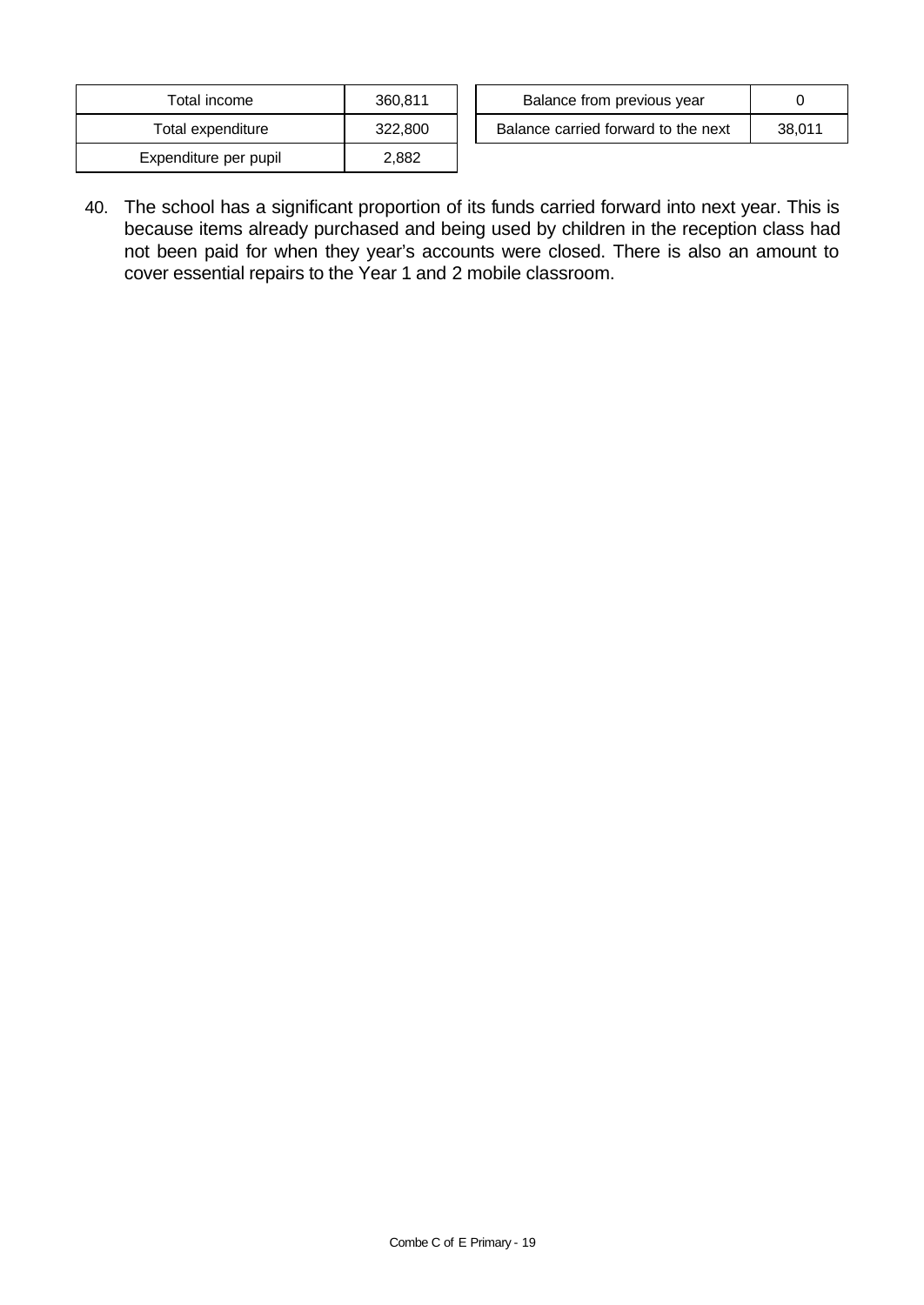# **PART C: THE QUALITY OF EDUCATION IN AREAS OF LEARNING AND SUBJECTS**

## **AREAS OF LEARNING IN THE FOUNDATION STAGE**

- 41. The provision is good overall and similar to that at the last inspection. All children continue to achieve well because of overall good teaching and children reach the expected goals in all areas of learning with a significant number exceeding these. Tracking of children's progress is well established and good planning takes into account the small steps children make towards the early learning goals. The support staff are knowledgeable in early years education and are managed very well to give the best support to children. The attainment of children on entry is generally above average in personal and social skills and in communication, language and literacy.
- 42. The staff have high expectations of what the children can achieve. The co-ordinator leads and manages the development of the Foundation Stage well. She is systematic in planning for continued improvement, in particular the adjustment to a single entry point for children. She is very thorough in her appraisal of the overall effectiveness of provision and training programmes are very well linked to improvement planning. She is skilful at managing the partnership with parents, who are very pleased with how well they are kept informed about their children. This helps children settle into school quickly. Overall improvement is satisfactory. Whilst there are now daily opportunities for children to work outdoors, with a good range of resources, there is still no covered area or hall and therefore the learning is often disrupted.

## **PERSONAL, SOCIAL AND EMOTIONAL DEVELOPMENT**

Provision in personal, social and emotional development is **very good**.

## **Main strengths and weaknesses**

- Children achieve very well because of the very good support and established routines that encourage their initiative.
- Children work well independently.
- There are very strong links with parents.

## **Commentary**

43. Children's social skills are generally above average on entry. The teaching is very good and within a few weeks children share equipment, take turns and chat to each other when working although they come from a number of pre-school settings. Children are confident and willing to take part in activities and all make some choices about their work. The teacher promotes this well through regularly gathering the children and encouraging them to share their ideas and experiences. Those less forthcoming are asked to help the adults who sit with them and this provides every encouragement for children to talk to each other. All adults work hard to help the children feel secure and value each other by praising them at every opportunity. Simple rules and routines are quickly established, such as putting up hands to answer questions or planning what independent activities they are going to do. Older pupils who help at break times and lunch times ensure children quickly gain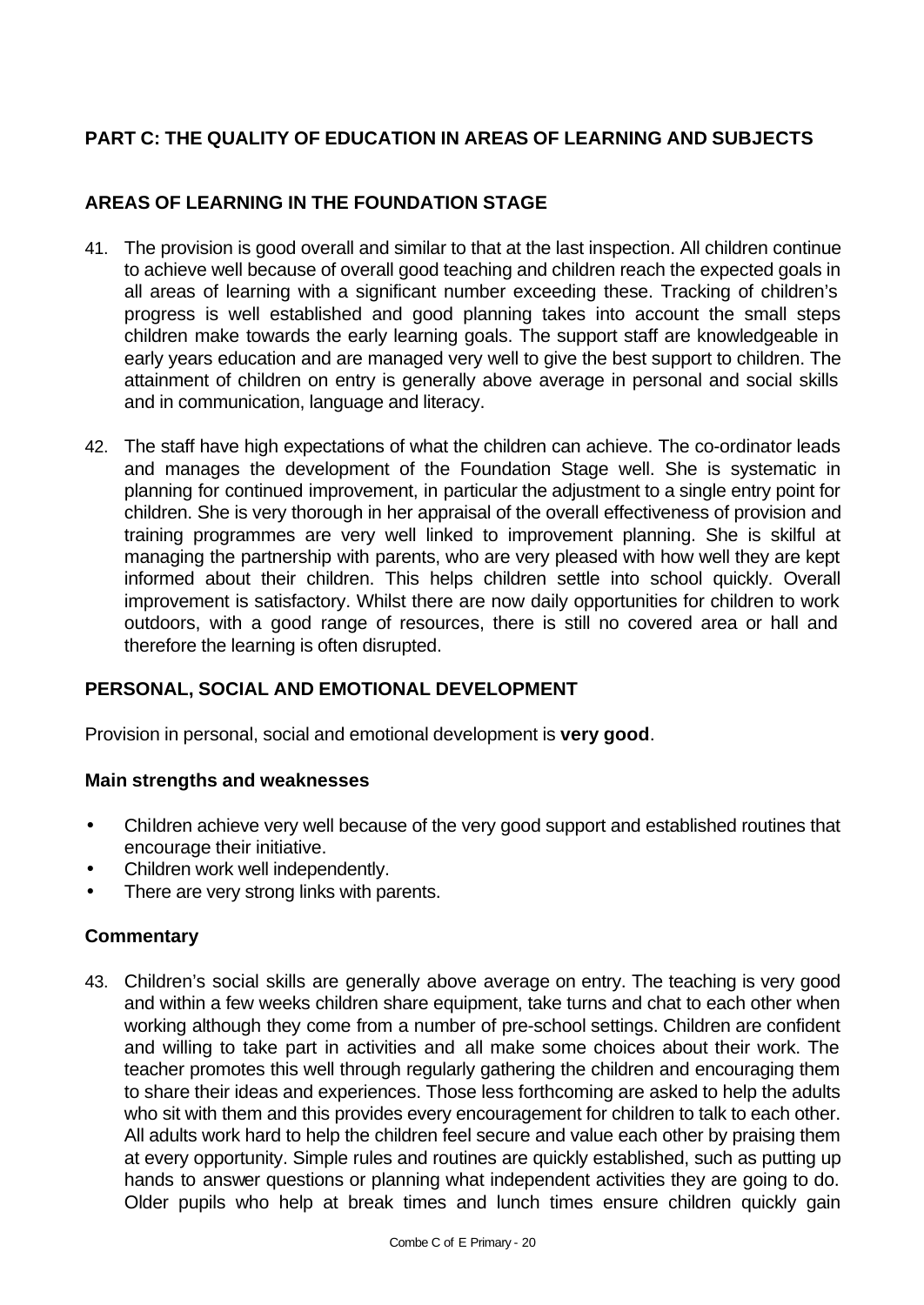confidence in their surroundings and with social routines. The adults are skilful at helping them play with other children. For example, at the water tray, through judicious prompting, the teacher helped two boys amicably resolve who was going to demonstrate how water could be moved around with a hosepipe. The classroom and outside area are well organised so children have space to work and play without disturbing others. Social development through playing is well managed and children attain well above expected goals in this area of learning.

44. Children have learnt to work independently. Many have the ability to organise their own games and help each other; for example taking turns in mathematical activities. Numerous examples were seen during inspection where children worked very well unsupervised. Very good induction procedures help children settle quickly. Parents have regular meetings with staff to discuss children's progress and development and this partnership has a good impact in raising children's self-esteem and confidence.

## **COMMUNICATION, LANGUAGE AND LITERACY**

Provision in communication, language and literacy is **very good**.

#### **Main strengths and weaknesses**

- Very good attention is paid to speaking and listening skills.
- The strategies to develop children's literary skills are taught very well.

- 45. Children are achieving very well and on course to exceed the early learning goals in this area of their learning because the teaching and learning are very good. Speaking skills and listening skills are at the core of the programme to develop literacy skills. Books and resources are carefully chosen to promote discussion and staff provide very good models for children. For example, at the start of one lesson the teacher and teaching assistant held a conversation about what they liked about a picture on the easel. After a few minutes a number of the children were inspired to join in with their contributions. Answers in full sentences were encouraged and the precise use of language praised. In another lesson a stimulating selection of objects were passed around and the children encouraged to talk with their partners. The teacher's well focused questions and the exciting variety of objects captured the children's interest and imagination and encouraged them all to extend their vocabulary.
- 46. The development of reading and writing has high priority. Careful records are kept of each child's development in both areas so that appropriate help can be given to move children forward. Even after a week in school it was evident how successfully the teacher and teaching assistant had grouped children for early reading and writing activities. Children are taught sounds systematically and these are linked to letter formation. Whilst a significant number of children enter being able to recognise the letters of their name, they quickly extend their knowledge of the alphabet and use recognisable letters when 'having a go' at writing. Handwriting and correct pencil grip are well promoted. By the end of reception most children write the letters and many make good attempts at writing words and short phrases independently. There are many opportunities to listen to stories and enjoy books. There are collections of puppets and games for children to tell stories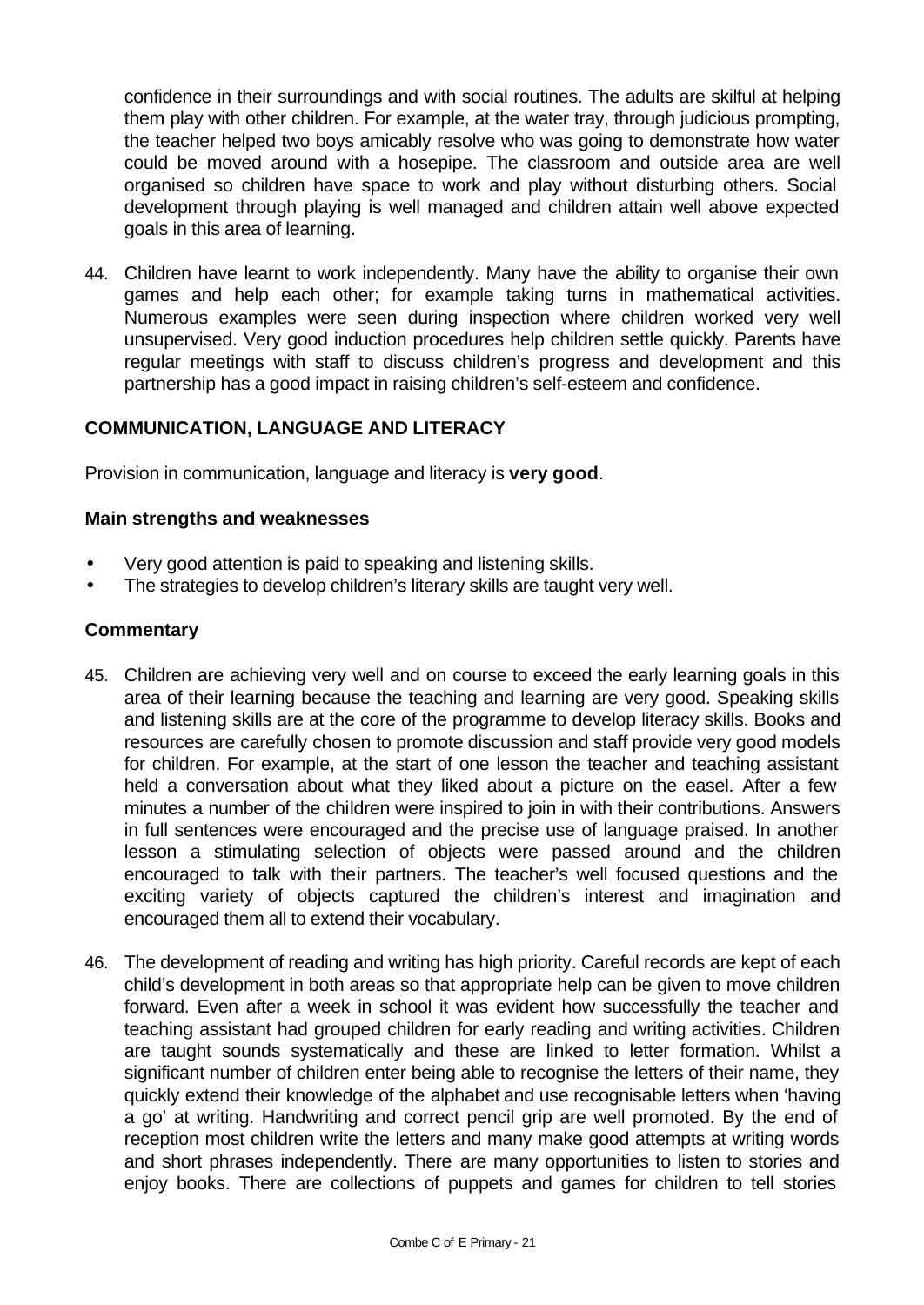themselves and share with their parents. The computers are used well for this purpose but the library is also an inviting area.

## **MATHEMATICAL DEVELOPMENT**

Provision in mathematical development is **good**.

#### **Main strengths and weaknesses**

- Practical games act as a base for learning about numbers and how they work.
- Independent maths activities are well matched to children's needs.

## **Commentary**

- 47. Children achieve well and are on course to exceed expectations because they are taught well. A good quality range of games forms the basis of much of the teaching at this point in the term and this encourages children to enjoy mathematics. The games extend the children's reasoning and patterning skills as well as introducing them to early ideas of what missing numbers could be. About two thirds of the class already recognise numbers to ten. Lessons are well planned and adults use questions well to develop understanding and match tasks to children's abilities based on their good understanding of children's needs. Most children are on course to exceed the expected goals by the end of the reception class in this area.
- 48. The independent practical games that followed the lesson were linked well to what was already learnt and as a base for extending learning about numbers and how they work. The children were thoroughly involved and consequently learnt well from the activities.

## **KNOWLEDGE AND UNDERSTANDING OF THE WORLD**

Provision in knowledge and understanding of the world is **good**.

## **Main strengths and weaknesses**

- The taught part of the lessons is very well resourced.
- Independent activities do not provide enough of a focus for skills to develop.

## **Commentary**

49. Staff plan well to provide activities that stimulate children's curiosity and interest and they are on course to exceed the expected goals in this area of learning. The teaching is good and consequently children achieve well. In one good lesson the children examined a fascinating collection of objects and learnt the words that helped to classify them. The teacher's questions about the jelly encouraged children to recall what they had seen happen when at home. The language was precise, but also balanced with children's own ideas for descriptions of what the objects felt like. Higher attaining children made good attempts at comparing similar objects by their characteristics. There are a good range of opportunities to extend and develop observational skills and an appreciation of the wider world. For example, when children compared the contents of two suitcases. Some very effective questioning developed children's ideas about how the objects compared with what they might take on holiday and why. However, the independent activities did not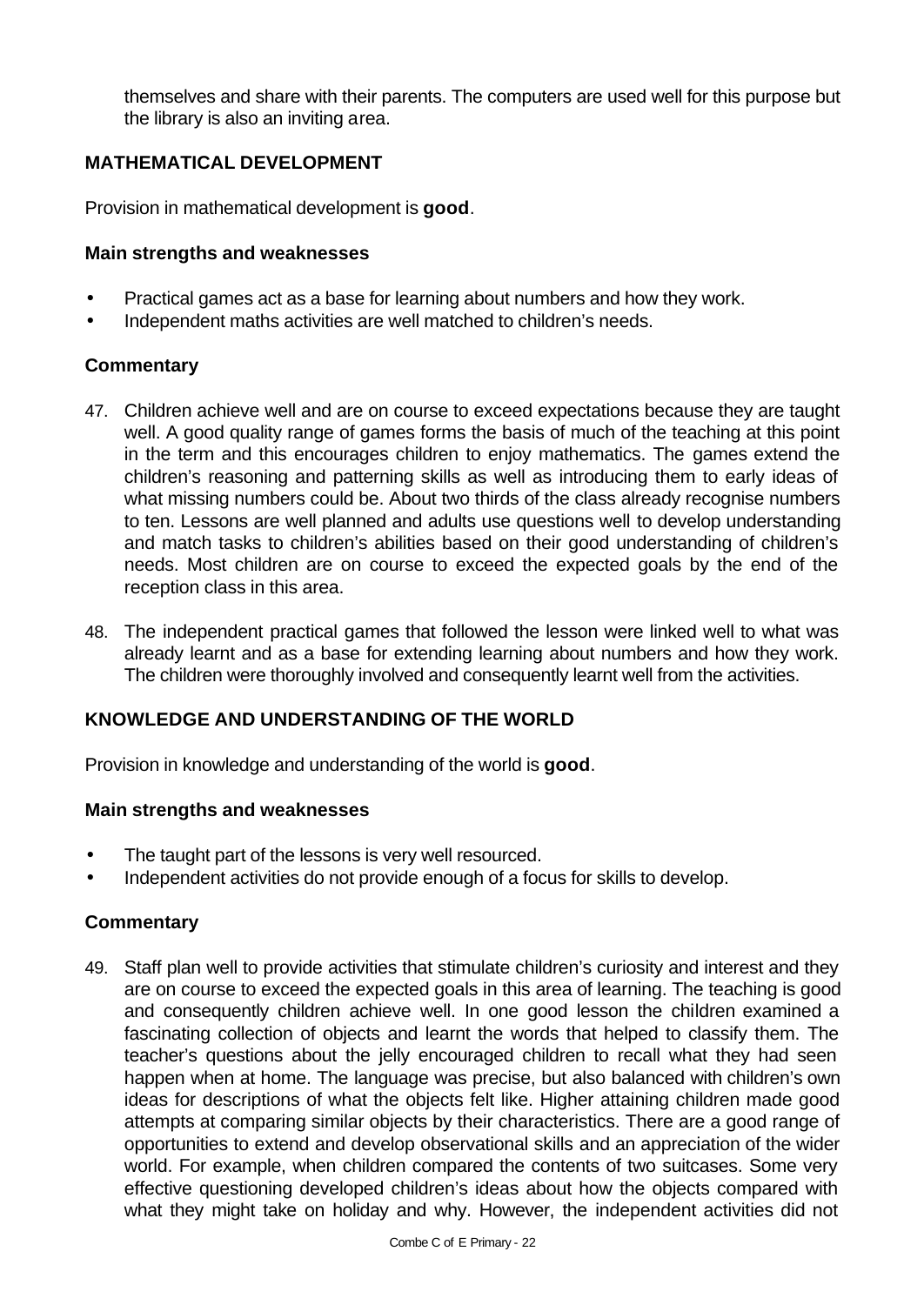provide enough direction and focus for children to develop their explorative skills. Not enough use of ICT was seen during the inspection days so it is not possible to make a judgement on this aspect of their learning.

## **PHYSICAL DEVELOPMENT**

Provision in physical development is **satisfactory**.

#### **Main strengths and weaknesses**

- Good teaching encourages enjoyment.
- There are two safe and secure play areas, but there is no covered or indoor area.

## **Commentary**

- 50. This area of provision has received a great deal of input since the last inspection, with the creation of an inviting play area. Achievement is satisfactory overall. There are two limitations to the children's achievements in this area and they do not achieve as well as they could. The play area is a good size, inviting and well resourced. However, it is a short walk away from the classroom and this requires supervision; this limits opportunities for children to have incidental play activity. Because of the lack of a hall there are no indoor PE lessons where children can dance and develop co-ordination through movement lessons. The PE co-ordinator, who teaches physical development lessons, uses her classroom but this is cramped and issues of safety limit what is possible. Games skills such as throwing, running and catching are taught well. Lessons are well balanced, providing a time for children to practise new skills in small groups with adult support. Overall, standards are in line with the expected goals. However the weather restricts systematic development of these early games skills, and there is no easy solution to the lack of a hall.
- 51. The teaching of fine motor skills such as cutting and pasting, weaving and holding pencils and paint brushes is good. All children develop their manipulative skills by handling dough, scissors and small toys. The guidance and support for these activities was very good. Eye hand co-ordination developed well, particularly for those with below average skills on entry, because of the opportunities and also the patience adults showed.

## **CREATIVE DEVELOPMENT**

52. Provision in creative development was sampled. Observations indicate that there is a good balance of taught activity alongside children exploring for themselves. The indoor play area is rather uninviting and not adequately resourced to encourage imaginative play or develop early reading and writing skills. Despite some good concentration the children run out of ideas as to how to extend their play. A very good structure is provided for artwork and children are given good opportunities to show creativity and make choices in the making area.

## **SUBJECTS IN KEY STAGES 1 and 2**

## **ENGLISH**

Provision in English is **very good.**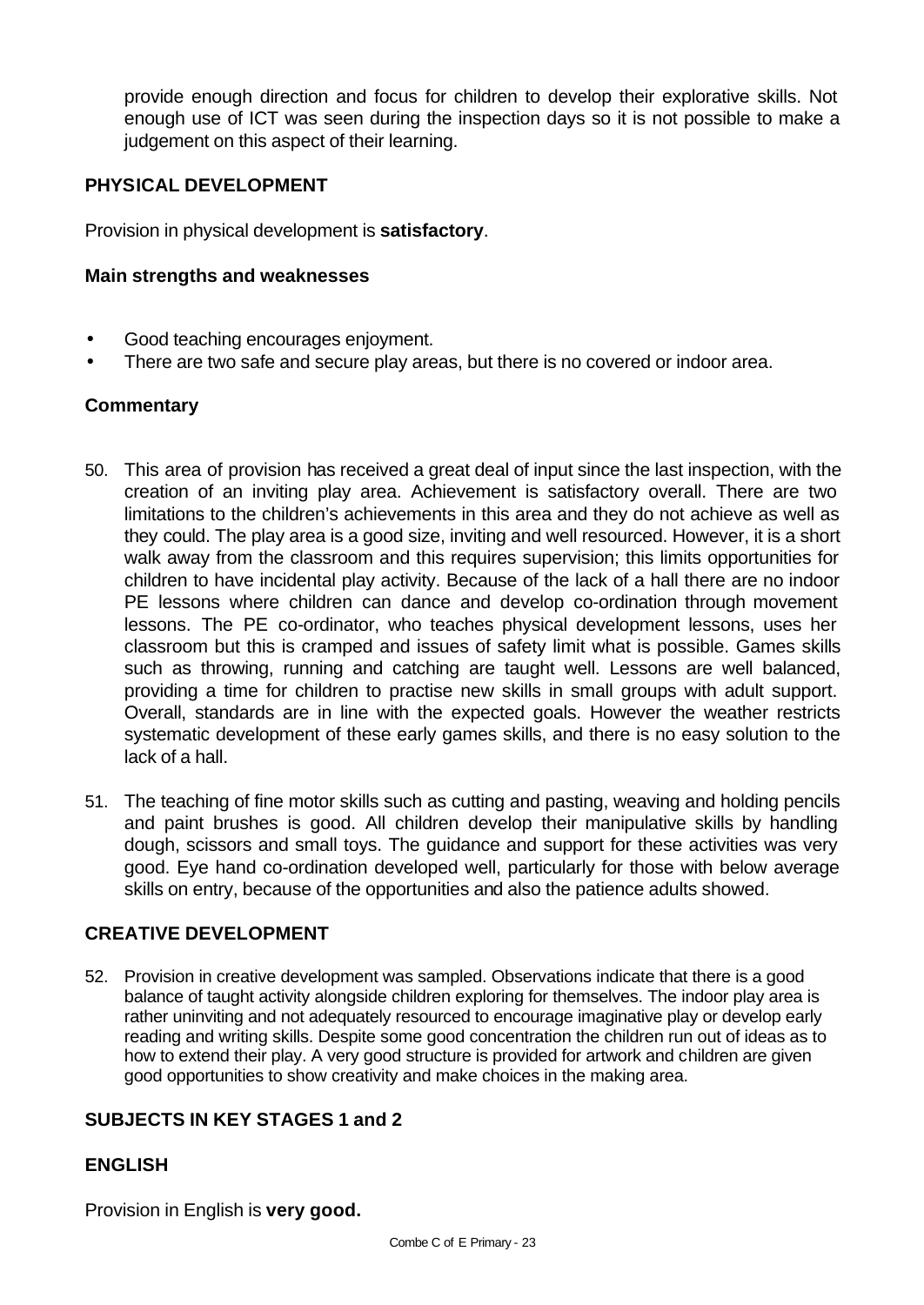## **Main strengths and weaknesses**

- The overall teaching is very good and pupils achieve high standards by the end of Year 2 and very high standards at the end of Year 6.
- Speaking and listening are promoted very well through discussion and group work.
- Pupils really enjoy reading and writing and are given many opportunities to use their skills.
- Provision has significantly improved since the last inspection.
- The subject is very well led and managed; pupils' achievement is carefully monitored and teaching assistants are well deployed.

- 53. The school has raised standards since the last inspection. It has narrowed the gap between pupils of different prior attainments through very good teaching and careful monitoring of pupils' achievements. All groups now achieve very well and many lower attaining pupils exceed standards expected for their age. The proportion of pupils with above average standards is very high and represents outstanding achievement in Years 3 to 6.
- 54. A particular strength in teaching is the way the teachers use discussion and talk to encourage pupils to develop ideas. For example, Year 6 pupils dramatised in small groups how they might resolve conflicts in domestic settings. By getting into role, something they did easily, they explored how characters developed as conflicts unfolded. With skilful teaching the pupils learnt how to turn the dialogue into a story using direct speech. Lessons offer many opportunities for speaking and listening. The pupils with special educational needs are very sensitively supported at these times and this contributes to their very good learning. Pupils in all lessons readily volunteer to answer questions and teachers use group and paired talk very well to refine and extend pupils' ideas and explore new ones. Consequently standards in these activities are high through Years 3 to 6.
- 55. Teachers really enjoy teaching English and communicate their enthusiasm to the pupils, to stimulate them. In consequence they work hard for their teachers. Pupils acquire a love of books, and this is supported by a very well maintained collection of books for pupils to choose from, and the use of whole class and group reading sessions. Pupils in Year 2 read fluently and with very good understanding. They express ideas and show good skills in predicting what may happen next. Pupils in Years 3 and 4 have very good comprehension skills and all pupils are well able to draw on implied meanings and conclusions from their reading of a variety of texts. Pupils enjoy writing because the purposes for writing are relevant to the work they are doing.
- 56. Pupils' achievement in writing has improved considerably and has contributed to the continuing upward improvement in attainment. There are more opportunities to write for a range of purposes and targets help pupils understand what they have to do to improve. Teaching assistants provide very good support in lessons with small groups of pupils and individuals, helping them edit their writing or discussing how they can phrase their writing more effectively. They are very knowledgeable about the language needs of those with special educational needs, challenging when appropriate and insisting on high standards in their spelling and grammar. Teaching is very often imaginative and stimulating. The result is that learning is very good through the school; pupils move on quickly in writing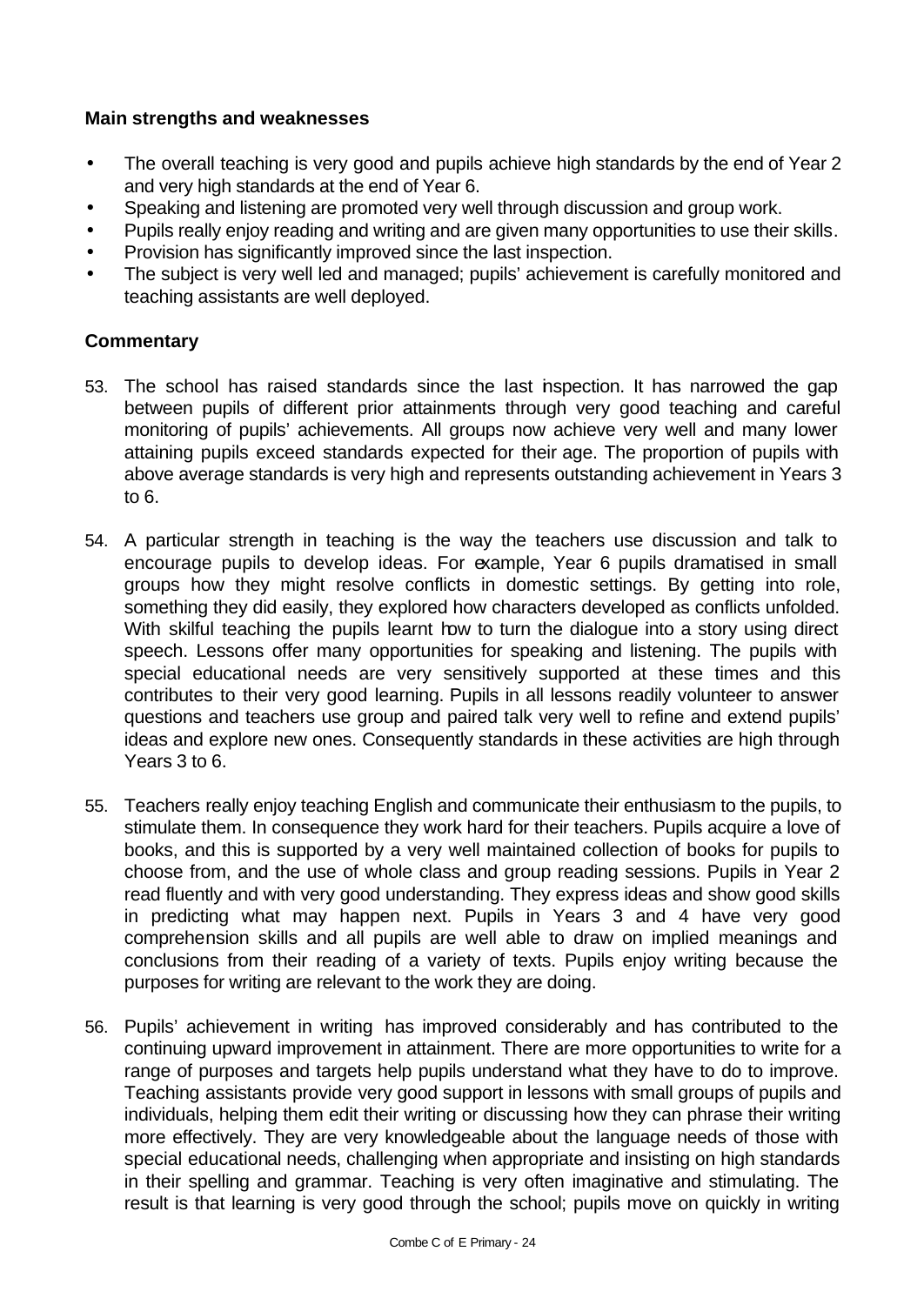with creativity and expression. The impact has been significant with the proportions of pupils reaching higher levels in writing outstripping those in reading.

- 57. Assessment information is used very well to teach small groups reading and writing skills. The teaching assistants are used very well for this purpose, offering skilled support based on regular updated training. Some very effective marking draws pupils' attention to how they can improve. The use of drafts and redrafts to get at precisely the meaning required by the writer commences when pupils are in Years 1 and 2 and this a powerful tool that pupils use in much of their writing. Pupils talk at length about their targets and how they are making progress.
- 58. Very effective leadership displays both vision and an innovative approach to developing and improving the subject. Beacon activities have been used to promote a more able writers group. All pupils benefit from the stimulation provided by regularly meeting authors and poets and visits to the theatre. Monitoring of teaching and learning has developed well since the last inspection and the consistency in teaching has ensured the school maintains very high standards.

## **Language and literacy across the curriculum**

59. Excellent. In particular the development of speaking and listening skills. Links with art and design and the humanities as well as opportunities to evaluate and discuss work in physical education are strong elements of all lessons. The teachers build very well on the enthusiasm of pupils to work together and consistently seek to challenge each other. There is ample evidence of teachers using lessons to develop reading and writing skills.

## **MATHEMATICS**

Provision in mathematics is **very good**.

#### **Main strengths and weaknesses**

- Very good teaching brings about very effective learning, so that pupils' achievements are excellent.
- There are particular strengths in pupils' ability to reason and explain how answers are reached.
- Good assessment procedures enable all pupils to be set appropriate yet challenging work.
- The subject is very well led and managed.
- There are very good opportunities for pupils to use their skills in other subjects.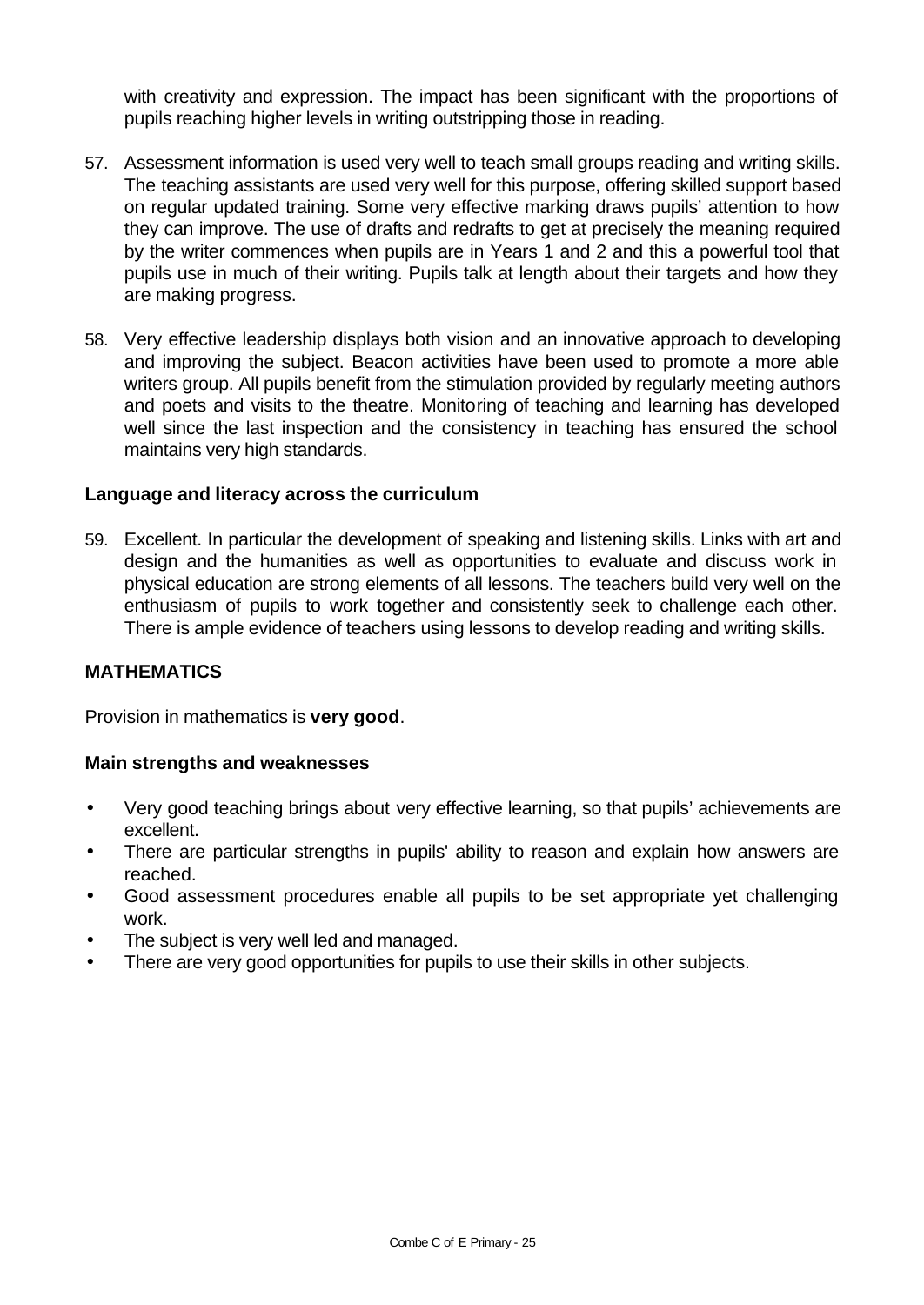- 60. National testing has shown that by Year 2 standards have been consistently well above average, and by Year 6 very high. This is borne out by the work seen in the school. From above average attainment on entry to the school, pupils, by Year 2, achieve well. Pupils by Year 6 have consistently maintained their very high levels of attainment, therefore showing some outstanding achievement. Effective support enables the few pupils with special educational needs to achieve very well. These levels of achievement result from good assessment procedures and the very good quality of teaching and learning.
- 61. The progress that pupils make year on year is thoroughly assessed and enables challenging targets to be set for teachers to plan for and pupils to work towards. This monitoring of progress shows that the school is not only very challenging but also realistic in its expectations, particularly when weaker year groups become apparent. The school recognises the importance of pupils becoming more involved in their own learning and understanding of how well they are doing. To this end short term targets for improvement have just started to be set and are shared effectively with pupils. These targets, along with lesson objectives, are referred to well in teachers' marking when writing comments for improvement.
- 62. From past work and lessons seen, the overall quality of teaching and learning is very good. All teachers now emphasise reasoning and develop pupils' strategies for solving mathematical problems. This is a notable improvement since the last inspection. Older pupils especially are expected to think for themselves, and, in response to careful questioning, give reasoned answers. As a result, they show a very high level of mental agility, drawing on different strategies to calculating that have been taught, giving them a secure basis on which to approach their written work and move forward in their learning. The very positive encouragement of all pupils results in excellent relationships and behaviour and very positive attitudes to learning. As a result, pupils apply themselves very well to their tasks, working independently when required and consulting and helping each other as a matter of course. Even the younger pupils have the confidence to ask if they are unsure. For example one Year 2 pupil asked others in his group to explain total, which they did in a helpful and accurate way. The lessons seen were carefully planned and demonstrated very good subject knowledge by the teachers. They addressed the needs of pupils in mixed age and ability classes well so that near the start of the school year all were starting to be equally and appropriately challenged. The effective use of teaching assistants in some lessons enables teachers to more readily focus their teaching and support. This was very evident in the Year 4/5/6 class where the teacher expected older pupils to show younger ones how to give reasoned answers to questions. Younger pupils were then questioned well by the teaching assistant, and set work on halving and doubling as the teacher worked with the older ones. Very good provision is made for homework that builds on learning in lessons and encourages independent learning. Parents are encouraged to support their children through workshops held in school that explain and demonstrate current methods in mathematics.
- 63. Leadership and management of the subject, with careful monitoring, have resulted in very good improvements in teaching and learning, and with this, overall achievement, since the last inspection. The high level of attainment has been very well maintained. Steps have also been taken to provide more relevant opportunities to use numeracy skills in other curriculum areas.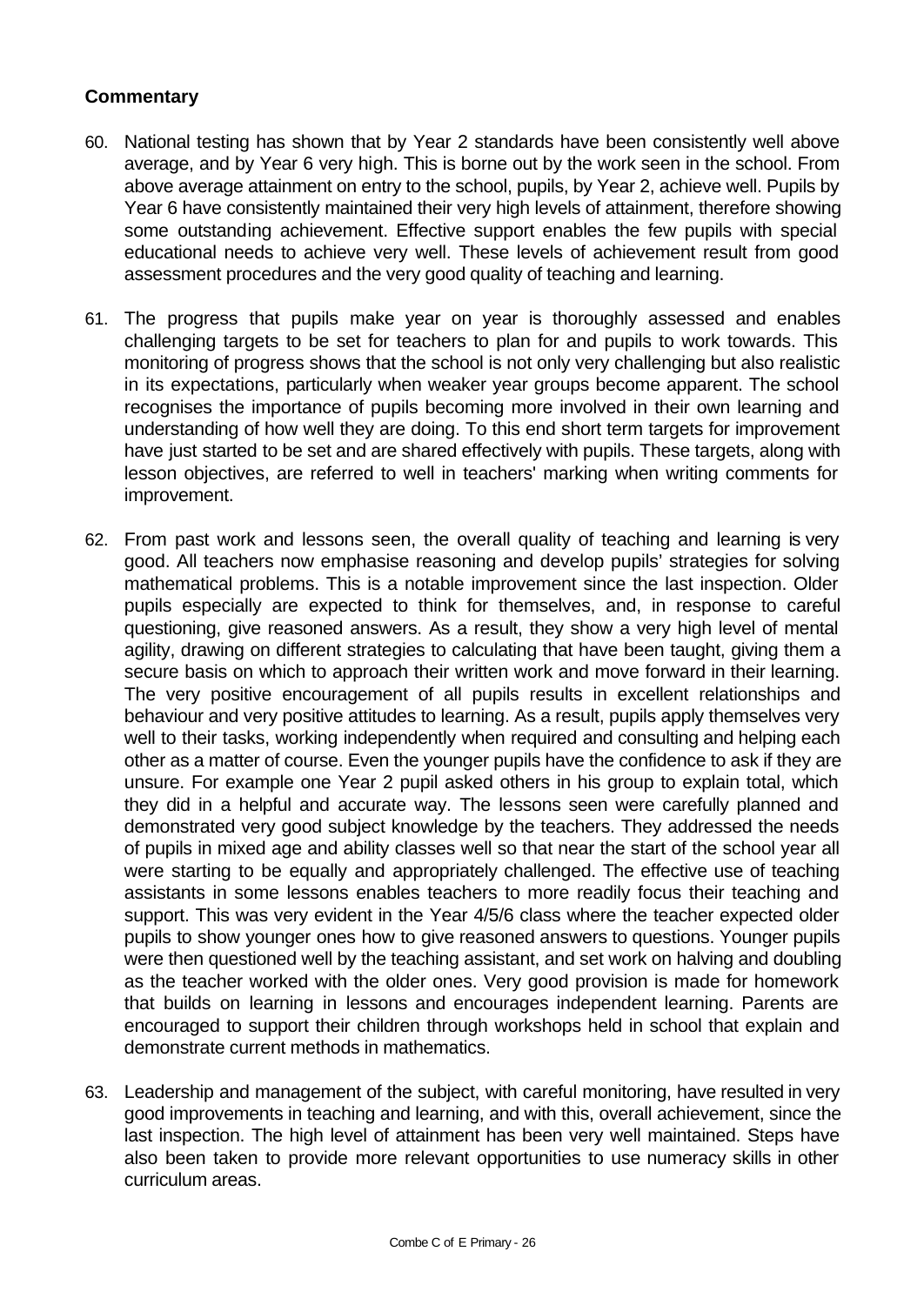## **Mathematics across the curriculum**

64. Pupils have very good opportunities to use their numeracy skills within other subjects. In science the results of investigations are measured, recorded and compared; in design and technology pupils plan and construct using careful measurements; in geography pupils compare statistics on climate and use six-figure co-ordinates in map work; in history detailed time lines are prepared and numerical data considered. For example, older pupils considered the relative costs of employing workers in Victorian factories. Pupils use their skills in ICT well when working on data handling programs and preparing spreadsheets that involve equations.

## **SCIENCE**

Provision in science is **very good**.

## **Main strengths and weaknesses**

- Pupils achieve very well and consistently attain and maintain very high standards.
- Very good teaching and learning contribute to the standards achieved.
- Pupils learn very well through investigation but are not always encouraged to develop their own lines of thought.
- Good leadership and management contribute to the subject's improvement and success.

- 65. Teacher assessments in Year 2 show that pupils consistently attain overall above average standards. In recent years standards by Year 6 have been very high with the majority of pupils, and at times all pupils, achieving the higher level in national testing. Pupils' overall achievement by Year 6 is very good and inspection found standards to be well above average in Year 2 and very high in Year 6. The high standards achieved by Year 2 are consistently maintained throughout the school. The quality of teaching and learning and subject co-ordination contribute to this achievement.
- 66. Overall the quality of teaching and learning is very good. Planning is good and demonstrates very good subject knowledge. Good assessment procedures are in place to check pupils' knowledge and understanding and to help teachers plan future work. Targets, based on lesson objectives and National Curriculum levels, are starting to be set for pupils to work towards. These are helping strengthen pupils' own knowledge about how well they are learning. Teachers plan investigations that pupils discuss and carry out for themselves, so encouraging learning from first hand experience. However, there are few opportunities for pupils, having drawn clear and valid conclusions from their work, to consider for themselves how further investigations could be developed in response to their initial findings. There are reasons for this lack of opportunity, and the school is looking to find ways around them.
- 67. Classes are managed very well and consequently pupils display excellent behaviour and very positive attitudes to learning. This is reflected in the recorded work seen in Year 6, which is very well presented and shows a full understanding of the topics covered. Care is taken to ensure pupils with special educational needs have appropriate help with language from the teacher that enables them to be fully included in lessons. Subject vocabulary is introduced appropriately and pupils are keen to use it. This was very evident in a Year 1 and 2 lesson where pupils quickly grasped the terms opaque, transparent and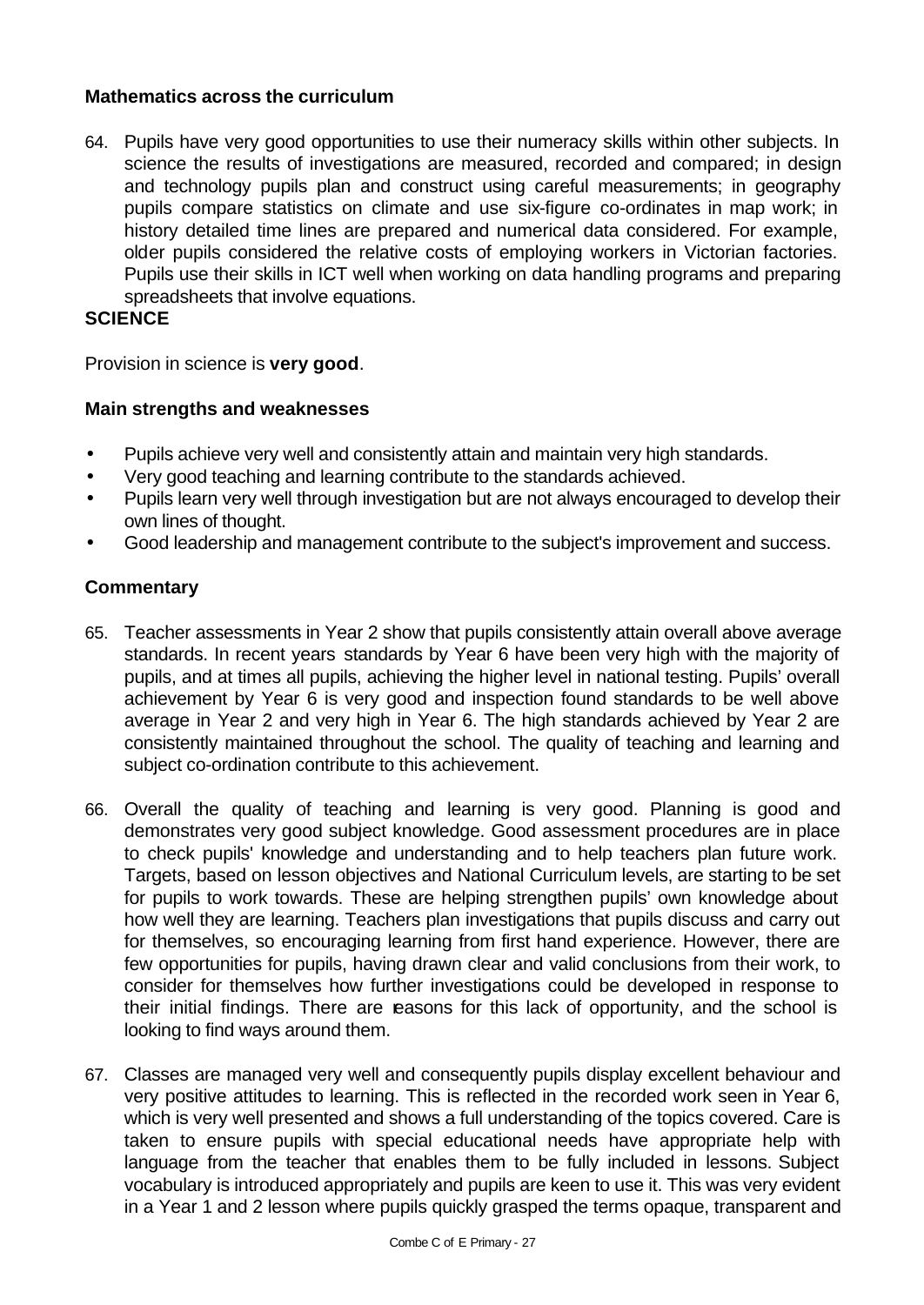translucent when comparing materials, moving them forward well in their scientific understanding. Questioning in lessons is thorough with reasoned responses expected that help to further pupils' understanding.

68. The co-ordinator, working closely with other staff, has ensured that through careful monitoring and staff training, teaching and learning have improved, resulting in consistently higher standards and better achievement than at the last inspection. This shows good improvement. The curriculum takes account of mixed age classes and is further enhanced, for example by a visiting theatre group that looked at forces, visits to places of scientific interest, an ecology club and the use of the school's practical garden and other local environmental areas.

## **INFORMATION AND COMMUNICATION TECHNOLOGY**

Provision in information and communication technology (ICT) is **good**.

## **Main strengths and weaknesses**

- Standards in ICT have improved since the last inspection and are now above average.
- Good teaching and learning enable pupils to achieve well.
- The subject is well led and managed.
- The use of ICT to support learning across the curriculum is developing well.

- 69. Assessment records and the one Year 2 lesson seen, show that by Year 2 standards overall are above average. Pupils' individual computer files, displayed work and discussion with pupils in Years 3 to 6 show that all aspects of ICT are being taught, and that by Year 6 standards overall are above average. The quality of teaching and learning, good co-ordination and pupils' very positive attitudes to learning result in good achievement by all pupils, including those with special educational needs. This shows good improvement since the last inspection when standards overall were average and achievement only satisfactory. The school has installed a small computer suite and provides sufficient computes to enable small group teaching to be a regular feature. Extra opportunity to develop computer skills comes from use of the recently introduced interactive whiteboards. However, the improved facilities for ICT have meant that the Year 3 and 4 classroom can no longer be used for indoor movement lessons.
- 70. No lessons were seen in Years 3 to 6, but other inspection evidence clearly indicates good teaching and learning, with teachers having high expectations and setting challenging tasks. For example, some younger pupils are already preparing 'PowerPoint' presentations and a wealth of displayed work that has been word-processed is presented very well and of high quality. The one lesson seen, in Year 2, was very well planned and prepared. Keyboard and editing skills were well taught before being practised by pupils and showed effective learning. Interactive whiteboards are starting to be used for more effective lesson introductions and demonstrations.
- 71. The subject is being well developed by an enthusiastic and knowledgeable leader. In discussions with pupils they express how positively the subject has improved. She provides good leadership and is helping colleagues gain confidence with new equipment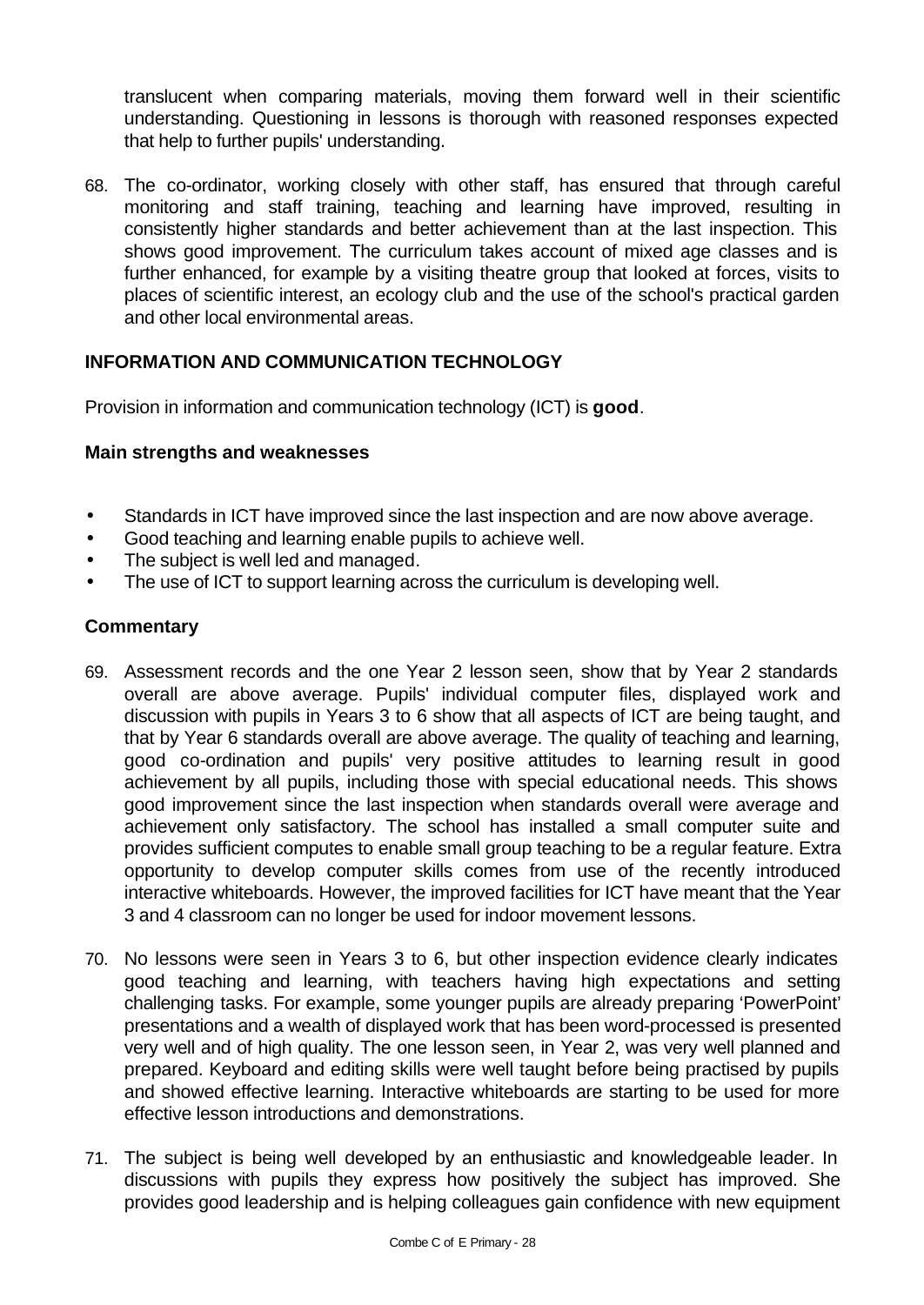such as the interactive whiteboards. Her ICT skills are also used to provide some specialist teaching, enabling all year groups to be taught separately and more effectively.

## **Information and communication technology across the curriculum**

72. Although during the inspection little use was seen of ICT to support learning in different subjects, computer files and planning show that this aspect is developing well. Computer skills are used to communicate information through an extensive use of word processing and carefully planned 'PowerPoint' presentations. Data handling programs are used to record and compare results in science. Pupils frequently use the Internet for research, cutting and pasting relevant information into their own documents.

## **HUMANITIES**

*Pupils' work was sampled in geography, history and religious education.*

- 73. Evidence from inspection indicates that all units of **geography** are taught as required. Teaching is enthusiastic and stimulates pupils' learning. Work is very well matched to the needs of pupils and standards are well above average by Year 6. Pupils have excellent knowledge and understanding of map work. Their general knowledge of the world and natural phenomena is extensive for their age. They have very good research skills, particularly in studying the local area. Assessment is appropriate without being burdensome. The two teachers sharing responsibility for geography teaching through the school liase very well, ensuring plans are adapted to the mixed age and ability classes. Very good use is made of the annual residential visit that incorporates geography fieldwork linked to adventurous pursuits such as caving and orienteering. Trips and visits are used well to extend the curriculum during each term. The written work following a study of local rivers was of a very high standard, indicating a very secure knowledge of how the river systems are interdependent.
- 74. Standards in **history** are well above average by Year 6. Pupils are very clear about where they can find information, using a wide range of sources including the Internet. The written work of pupils from Year 2, 4 and 6 indicates very good use of English to support learning and visits and visitors used well to support research skills. Work produced in the only history lesson seen demonstrated how quickly Year 3 and 4 pupils could link cause and effect. Displays are of a very high standard. There is very good use of art and design as evidenced in a study of paintings to extract information about the Edwardian period and the plays written by pupils captured the period eloquently.
- 75. There was insufficient evidence available in **religious education** to make a judgement on standards and achievement or the quality of teaching and learning. Planning shows that the requirements of the locally agreed syllabus are being met. School governors have taken the decision that little recording should take place in religious education lessons. Assessment arrangements are satisfactory. Assessment of pupils' progress against the agreed syllabus is carried out at the end of units with the result that some time has passed since pupils' responses were noted. This limits tracking of pupils' progress in mixed age and ability classes. In the one full lesson seen discussion took place on the significance of God telling Abraham to sacrifice his son Isaac. The teacher involved most pupils in the mixed age class although progress was limited by having to manage and promote both the more mature responses expected of older pupils in discussion and the less developed ones of younger pupils at the same time. Discussions with Year 6 pupils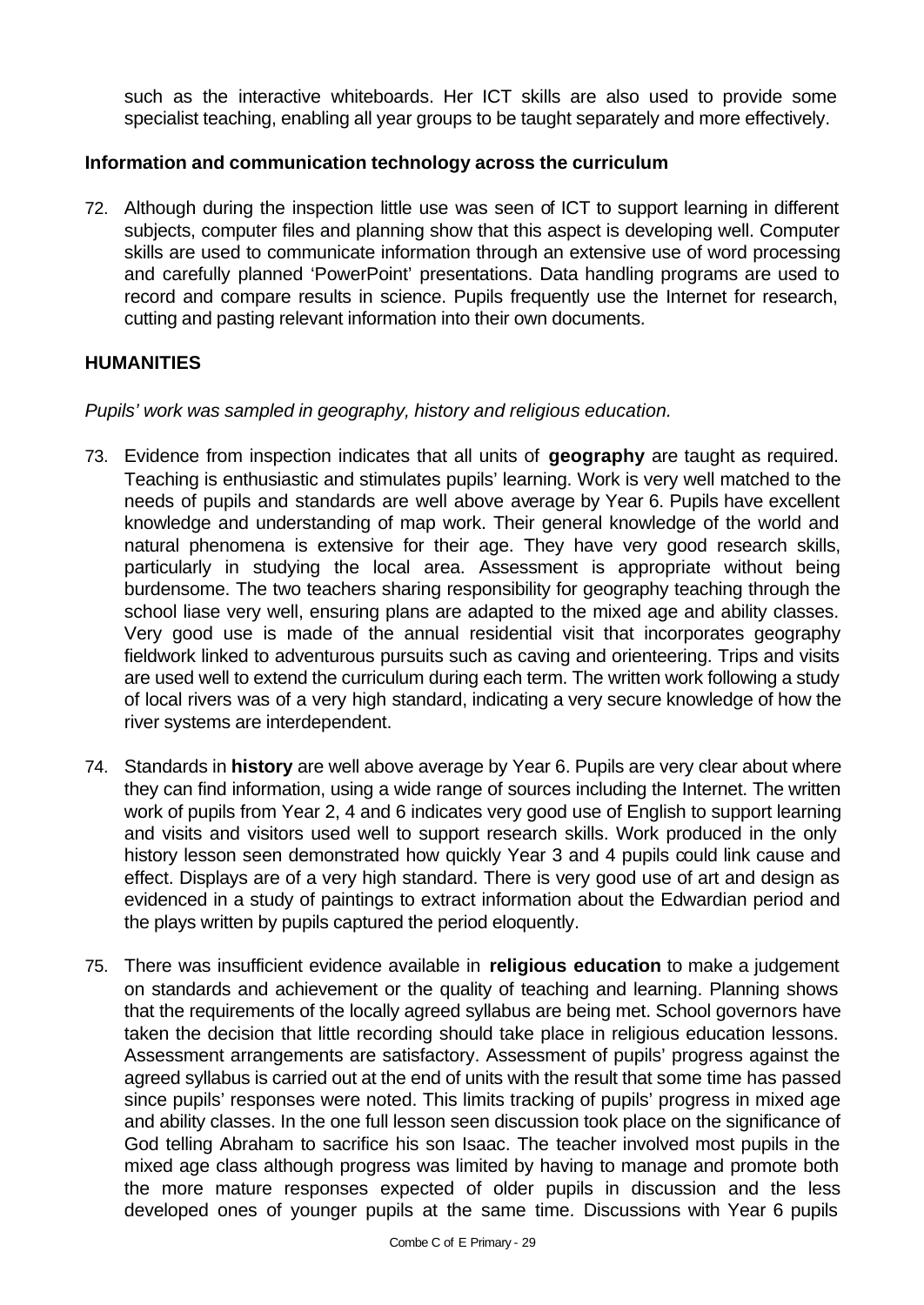showed that they know the importance of the subject in helping them to understand and respect different faiths and their followers. However, their knowledge and understanding of the religions they have studied showed a rather incomplete picture on which to base any comparisons.

## **CREATIVE, AESTHETIC, PRACTICAL AND PHYSICAL SUBJECTS**

*Pupils' work was sampled in art and design, design and technology (DT), music and physical education.*

- 76. Planning for **art and design** shows that a full curriculum is in place. Pupils consider that the opportunities in art are much better than at the last inspection. The sample of work indicates strengths in the opportunities for pupils to interpret ideas using a range of media. Two lessons were seen that were judged good. They were well planned and prepared and skills were well taught, although in one lesson more could have been done to match learning to the needs of the younger pupils in the mixed age class. Displays in classrooms show some high quality work that introduces a range of media and styles such as collage and weaving. Art is well used to support learning in other subjects and to help create a more relevant and purposeful curriculum. For example, replica plaques are being made linked to work on ancient Egypt. Pupils' understanding of the work and styles of famous artists is well developed. Reports on a visit to the National Gallery show that older pupils made very astute observations and assessments of some artists and their work and carefully reported these in considerable detail.
- 77. Planning for **design and technology** shows that a full curriculum is in place. No lessons were seen but some evidence of high standards was gained from pupils' designs, models and evaluations. Year 1 and 2 work on structures carefully investigated the strength of rolled paper; Year 5 and 6 pupils produced very detailed plans for their controllable vehicles giving the precise dimensions. Their evaluations, following careful construction, indicated the difficulties met and how improvements could be made.
- 78. There is a strong tradition of **music** in the school. Pupils in Years 1 and 2 sing in harmony and with confidence. During the only lesson seen groups of pupils accurately played two ostinatos, whilst accompanied by the rest of the class. The accuracy and timing were excellent for pupils of this age. Evidence of some very good achievement came from further listening to Year 2 pupils discussing the various strengths of different orchestral instruments. By Year 3 many have already a very good knowledge of sound and how it can be altered. Pupils are interested in music. They recall visits made to hear Oxford Youth Music and the performances by groups from Africa and South America. They remember fondly the two musical presentations they take part in each year. Pupils are taught to play a range of instruments including keyboard. Whilst parents would welcome additional musical tuition the school lacks any suitable accommodation for this to take place during the school day. A number of parents arrange for private tuition.
- 79. The lack of **physical education** facilities at the school limits achievement of all pupils in dance and gymnastics – skills cannot be systematically developed. The school has no hall and no regular access to a suitable space to develop these skills and to provide wet weather alternatives to outdoor lessons. This was an issue for the school at the last inspection that has not been resolved. The outdoor facilities consist of a large playing field and hard surface area. Teachers avoid cancelling outdoor sessions whenever possible but the weather does frequently disrupt the PE programme.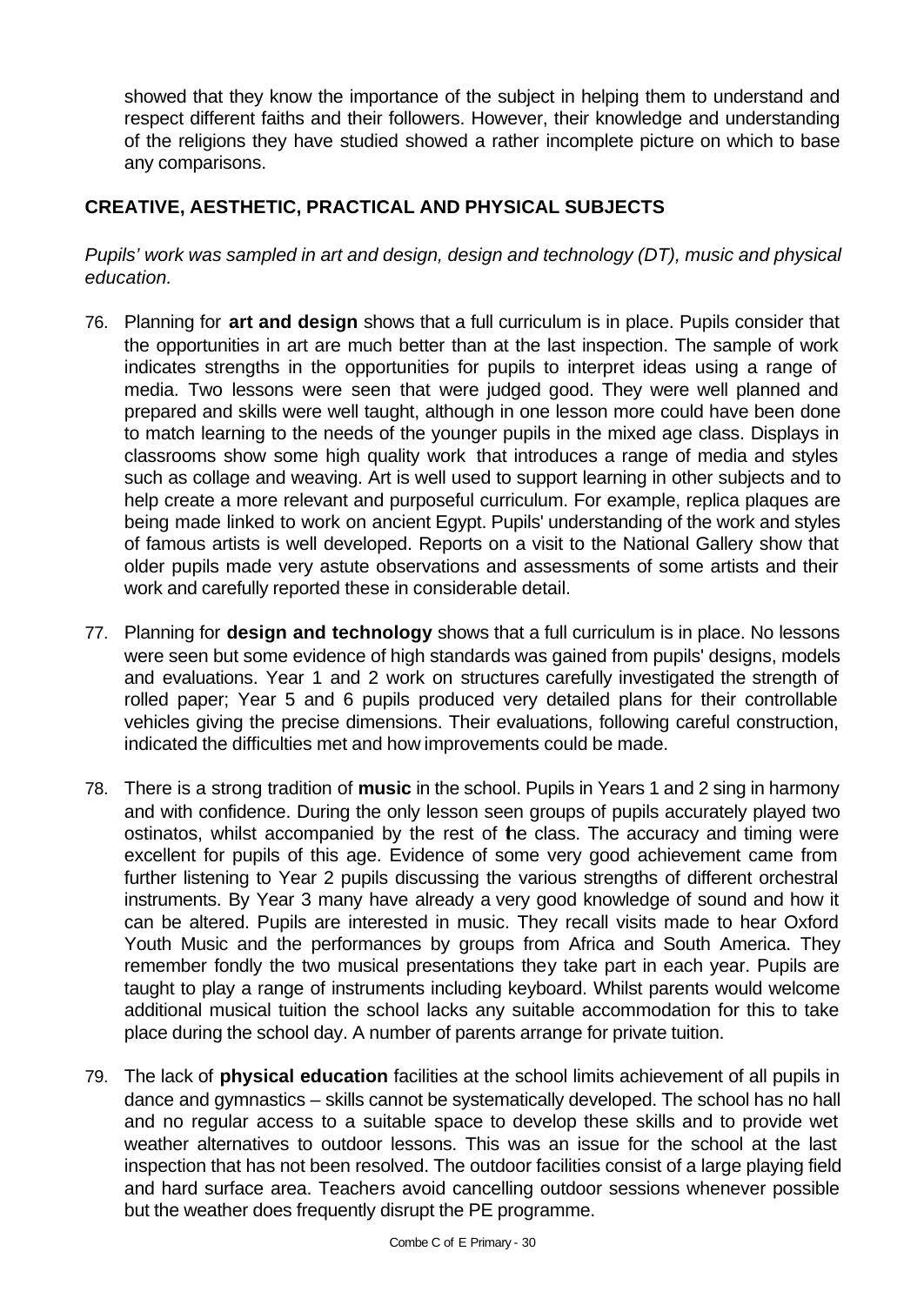- 80. The co-ordinator seizes every opportunity to extend pupils' experiences, and leadership of the subject is effective. There is very good provision for pupils to learn to swim for pleasure and competitively. In swimming, pupils in Year 6 attain standards well above the national expectations of their age. There is a good programme of residential visits that includes adventurous activities. There are very strong links forged with a local secondary school that ensure older pupils in Years 5 and 6 have the equivalent of half an hour a week each term to use high quality facilities. They also have access to coaches who extend their already large repertoire of games skills. Dance skills are also extended with access to specialist coaches in aerobics and dance. This is a measure of the school's determination not to allow a weakness in accommodation to impact on pupils' attainment before they transfer to secondary school. The opportunities cannot be extended to younger pupils because the apparatus is not suitable and for financial reasons.
- 81. Pupils in Year 6 are achieving very well in games and here standards are well above average. The teaching is very good. The three lessons observed in school were characterised by energetic warm-ups followed by very good demonstration of the technical skills. As well as giving time to individual practice the lower attaining pupils were given specific coaching that ensured they kept up with skills attained by others. In this way they gained the most from the small-sided games. Expectations of performance were high and regular opportunity was given for pupils to evaluate their own performances and those of others. The school achieves very well in comparison with larger schools at local and national competitions.

## **PERSONAL, SOCIAL AND HEALTH EDUCATION AND CITIZENSHIP**

*The provision for pupils' personal, social, health and citizenship education (PSHCE) was sampled.*

82. PSHCE is covered within identified areas of the curriculum, for example in RE and science, and in well planned 'thought for the day' class assemblies. A weekly celebration assembly, with opportunities for older pupils to work with younger ones in the same class and visits, including an annual residential one for Years 5 and 6, further enhance the provision. Specialist input supports the programme, particularly visits. Aspects such as drugs misuse and sex education are included in a series of talks delivered by the school nurse. Year 6 pupils take part in a Junior Citizenship Course run by the police and by a course covering accidents and basic first aid run by the John Radcliffe Hospital. The high quality skills gained by younger children extend through the school. Adults listen very carefully to what the pupils have to say, and are interested in them and in any problems they have. The programme makes a very good contribution to the systematic development of speaking and listening skills.